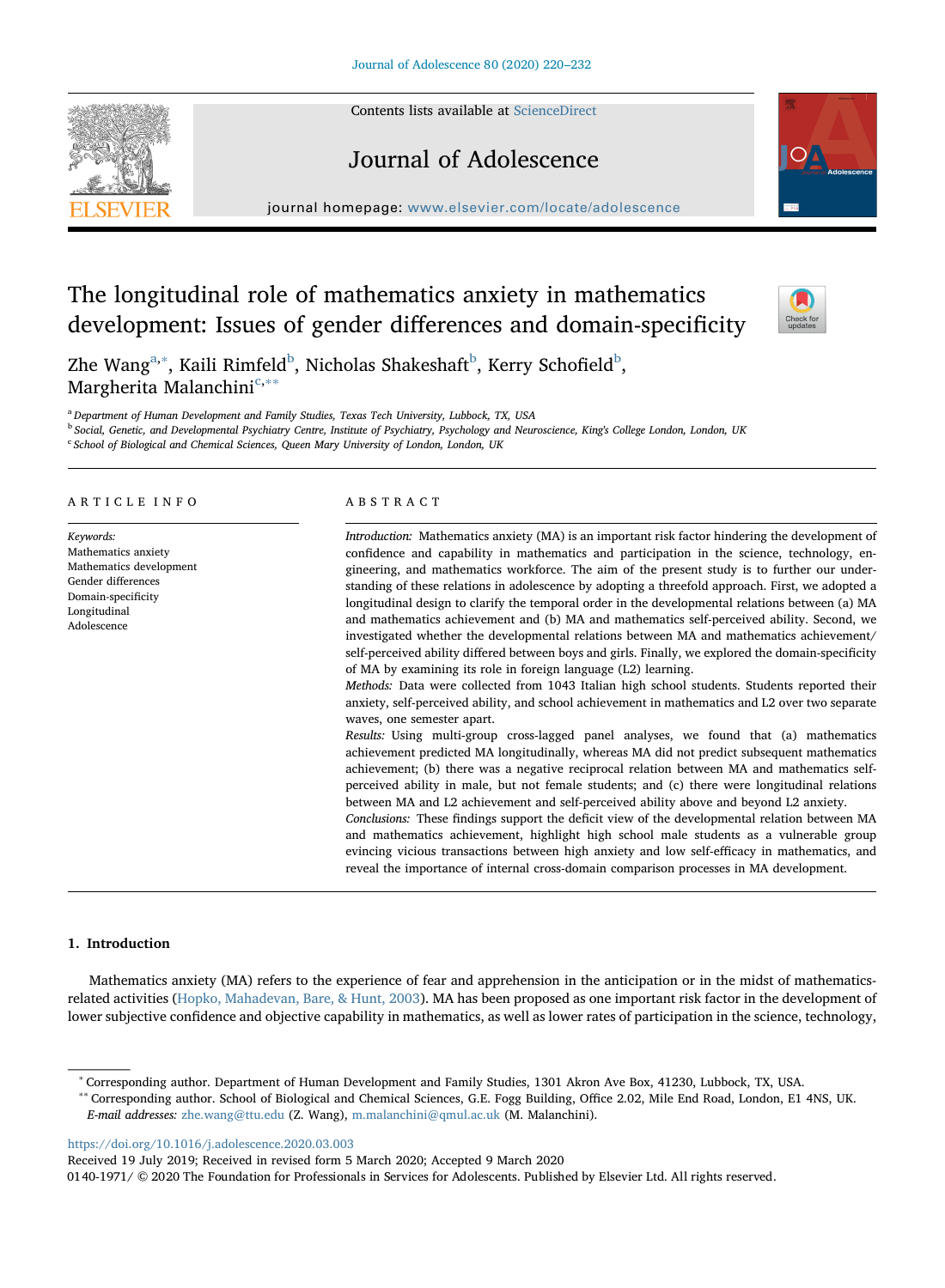engineering, and mathematics (STEM) workforce [\(Dowker, Sarkar, & Looi, 2016;](#page-11-1) [Ramirez, Shaw, & Maloney, 2018\)](#page-12-0). The important implications of these negative relations warrant further investigation into the development of MA and its dynamic relations with these mathematics-related outcomes. Grounded in the Control-Value Theory of achievement emotion [\(Pekrun, 2006](#page-12-1)), the current work addressed three under-investigated areas of research in adolescence, namely: (1) the directionality of the relation between MA and mathematics achievement and self-perceived ability, (2) gender differences in these developmental associations, and (3) the relation between MA development and the development of confidence and ability in other academic domains.

## 1.1. The developmental relations between MA, achievement and self-perceived ability

Theoretically, the Control-Value Theory proposes a dynamic reciprocal relation between achievement emotion and academic performances, and between achievement emotion and control/value beliefs over time [\(Pekrun, 1992](#page-12-2), [2006\)](#page-12-1). Achievement emotion refers to emotions that are tied directly to achievement activities or outcomes. For example, some students may experience MA as they sit in a mathematics class (i.e., activity emotion), others may experience MA primarily in anticipation of an upcoming mathematics exam (i.e., outcome emotion). According to the Control-Value Theory [\(Pekrun, 2006](#page-12-1); [Pekrun, Frenzel, Goetz, & Perry,](#page-12-3) [2007\)](#page-12-3), individuals' emotional experiences in a particular academic domain are shaped by their perceived control over and utility value of the learning activities and outcomes in that domain. In turn, these domain-specific achievement emotions affect students' learning behaviors and academic outcomes, which ultimately influence their perceived control over their behaviors and outcomes in that domain. In this way, achievement emotions, self-perceived control, and academic achievement transact reciprocally ([Ahmed,](#page-10-0) [Minnaert, Kuyper, & van der Werf, 2012;](#page-10-0) [Pekrun, Lichtenfeld, Marsh, Murayama, & Goetz, 2017](#page-12-4)). Pertinent to the current investigation, poor mathematics achievement and a perception of low mathematics ability imply less control over the likelihood of success in mathematics, which may cause anxiety about future outcomes. This is consistent with the deficit view of MA, which posits that students with low mathematics ability experience more obstacles in their mathematics education, which may translate into more negative emotions towards mathematics ([Tobias, 1986](#page-12-5)). In turn, MA may lead to a sequence of actions such as avoidance of learning and practice in mathematics, which will result in poor achievement and reinforce a sense of lack of control. This aligns well with the debilitating view of MA, which posits that MA causes mathematics deficits through competing for cognitive resources [\(Ashcraft &](#page-10-1) [Moore, 2009](#page-10-1); [Beilock & Carr, 2005](#page-10-2); [Suárez-Pellicioni, Núñez-Peña, & Colomé, 2014](#page-12-6)), and fostering behavioral avoidance in mathematics learning [\(Hembree, 1990](#page-11-2)).

Empirically, studies have shown that higher MA is associated with lower mathematics performance and lower perceived control in mathematics ([Hembree, 1990](#page-11-2); [Ma, 1999;](#page-11-3) [Namkung, Peng, & Lin, 2019](#page-11-4)), relations that are observed across different cultures ([Kalaycio](#page-11-5)ğlu, 2015; [Lee, 2009](#page-11-6)). Yet, most existing studies examining these relations rely on correlational and cross-sectional designs, failing to clarify the direction of these observed relations. Among the few studies that utilized a longitudinal design, findings are mixed with respect to the directions of the relations.

Regarding the relation between MA and mathematics achievement, several studies in early elementary school students provide evidence supporting the debilitating view of MA and suggest that the prediction flows from MA to mathematics achievement ([Cargnelutti, Tomasetto, & Passolunghi, 2017](#page-11-7); [Ching, 2017;](#page-11-8) Vukovic, Kieff[er, Bailey, & Harari, 2013\)](#page-12-7). Two of these longitudinal studies, one in a group of Chinese students and the other in a group of U.S. students, found that MA in Grade 2 predicted lower mathematics performance and lower gains in mathematics achievement in Grade 3 [\(Ching, 2017;](#page-11-8) [Vukovic et al., 2013](#page-12-7)). However, these two studies did not examine the effect of early mathematics achievement on subsequent development of MA. Using a crosslagged panel model that allowed the examination of effects in both directions, one study in a group of Italian students found that MA in Grade 2 predicted mathematics achievement in Grade 3, whereas mathematics achievement in Grade 2 did not predict MA in Grade 3, supporting the debilitating view of MA ([Cargnelutti et al., 2017\)](#page-11-7). However, a recent study that employed a similar design found that MA and mathematics achievement mutually predicted each other across six months in a group of first and second graders in the U.S. [\(Gunderson, Park, Maloney, Beilock, & Levine, 2018](#page-11-9)). Two other longitudinal studies examined the relation between MA and mathematics achievement in adolescence. In support of the deficit view of MA, one longitudinal study in a large nationally representative sample of middle and high school students in the U.S. reveals that the prediction flows from mathematics achievement to MA ([Ma & Xu, 2004](#page-11-10)). Using a multi-wave longitudinal design, this study found that mathematics achievement consistently predicted subsequent development in MA, but MA did not predict subsequent achievement development. However, another study in a group of German secondary school students found evidence supporting the reciprocal view of academic emotion and achievement outcomes ([Pekrun et al., 2017\)](#page-12-4). Specifically, negative reciprocal relations were found between negative mathematics emotions, including MA, and mathematics achievement across a four-year span [\(Pekrun et al., 2017\)](#page-12-4).

Regarding the relation between MA and perceived control in mathematics, the most commonly examined aspect of perceived control is mathematics self-perceived ability or self-efficacy [\(Hembree, 1990](#page-11-2)), which refers to an individual's belief in successfully executing actions required for the desired outcomes [\(Bandura, 1977](#page-10-3)). Hembree's meta-analysis reported strong negative correlations (~−0.7) between MA and self-perceived ability in mathematics based on cross-sectional studies ([Hembree, 1990\)](#page-11-2). Similarly, more recent cross-sectional studies revealed modest to moderate negative associations between MA and mathematics self-perceived ability in children from non-western cultures across all school ages ([Akin & Kurbanoglu, 2011](#page-10-4); [Justicia-Galiano, Martin-Puga, Linares, &](#page-11-11) [Pelegrina, 2017;](#page-11-11) [Lavasani, Hehazi, & Varzaneh, 2011](#page-11-12); [Nie, Lau, & Liau, 2011\)](#page-12-8).

Two studies used longitudinal data to examine the relation between MA and mathematics self-perceived ability. In one study of middle school students, it was found that higher perception of one's own mathematics ability predicted lower subsequent MA ([Meece,](#page-11-13) Wigfi[eld, & Eccles, 1990\)](#page-11-13). However, this study did not examine the predictive effect of MA on subsequent self-perceived ability. One other study in a group of middle school students found supporting evidence for the Control-Value Theory [\(Ahmed et al., 2012\)](#page-10-0),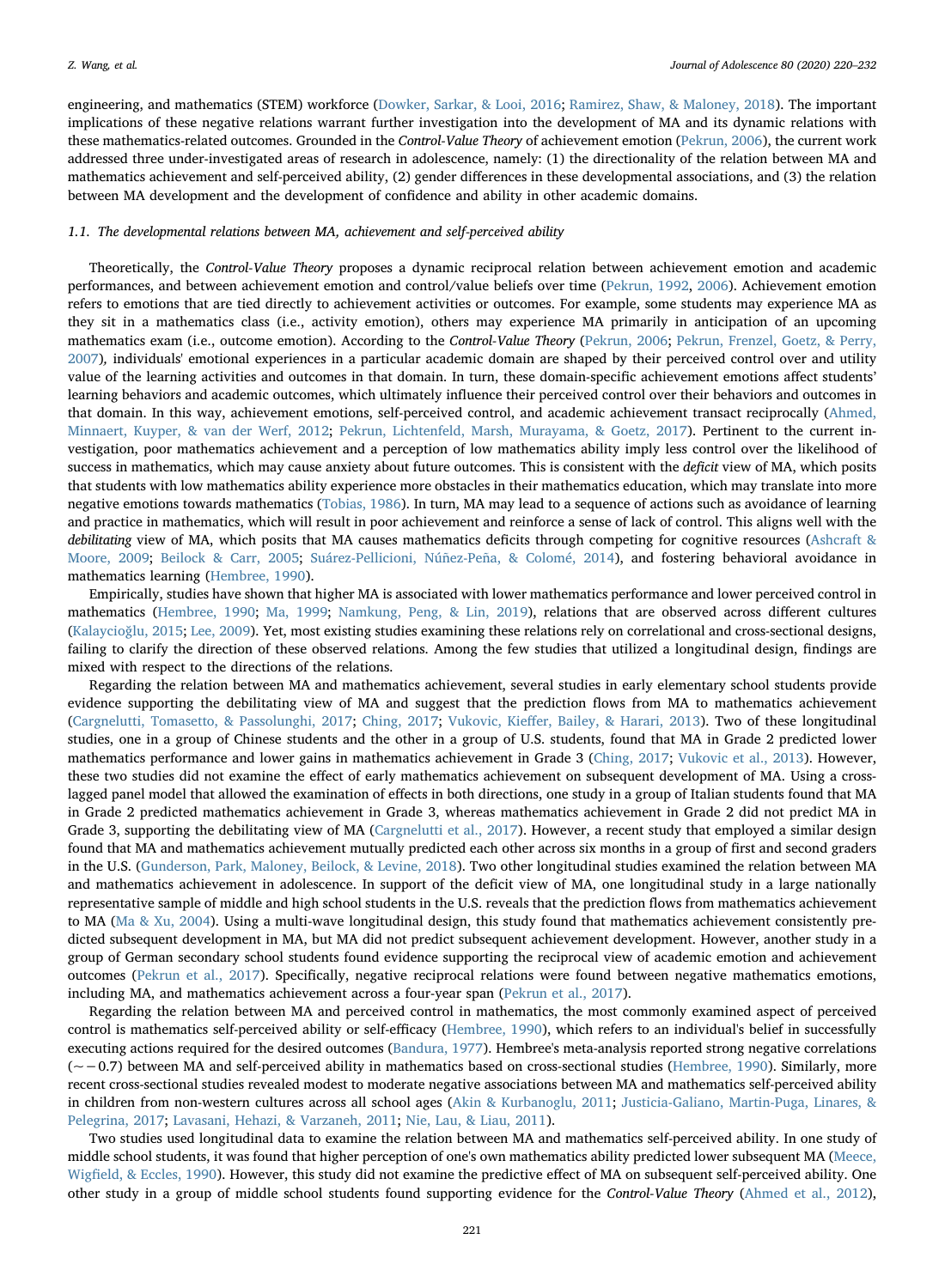showing that students with higher MA developed lower mathematics self-perceived ability, and students with higher self-perceived ability developed lower MA one year later.

To summarize, the limited literature presents mixed findings regarding the directions of the associations between MA and mathematics achievement/self-perceived ability. One possible reason for this inconsistency is that several longitudinal studies were not designed in a way in which effects in both directions can be tested [\(Meece et al., 1990](#page-11-13); [Vukovic et al., 2013\)](#page-12-7). In the present study, by measuring all constructs at two different time points, we were able to examine effects in both directions. Additionally, different studies focused on different educational stages. It is possible that the developmental relation may change across educational stages, resulting in differences between studies on childhood (e.g., [Gunderson et al., 2018](#page-11-9); [Krinzinger, Kaufmann, & Willmes, 2009](#page-11-14)) and studies on adolescent years (e.g., [Ahmed et al., 2012](#page-10-0); [Ma & Xu, 2004\)](#page-11-10). While most longitudinal studies were conducted in elementary and middle school students, only one study investigated the link between MA and mathematics achievement in high school students ([Ma & Xu, 2004\)](#page-11-10), and none has examined the link between MA and mathematics self-perceived ability in high school students. Thus, the present study first aimed to contribute to this under-investigated area by examining the longitudinal relations between MA and mathematics achievement/self-perceived ability in high school.

## 1.2. Gender specificity

The second aim of the present study was to explore possible gender differences in the developmental relations between MA and mathematics achievement/self-perceived ability. The Control-Value Theory argues that the relations between perceived control and achievement emotions should be structurally equivalent in male and female students (i.e., achievement emotions depend on subjective control and value to the same degree in both genders), although the mean levels of perceived control and achievement emotions may differ between the two gender groups [\(Pekrun, 2006](#page-12-1)). Most existing studies on gender differences focused on mean level differences. Results from meta-analyses suggest that at the mean level, male students are more confident in their mathematics ability and less anxious about mathematics compared to female students, but female students' mathematics performance are on par with their male peers [\(Else-Quest, Hyde, & Linn, 2010](#page-11-15); [Hyde, 2014](#page-11-16)). Very few studies have explored gender differences in the strengths of the relations between MA and mathematics achievement/self-perceived ability. Among these studies, one found that MA was related to arithmetic calculation more strongly in adult men than adult women ([Miller & Bichsel, 2004](#page-11-17)). Similarly, in a group of middle to high school students, one study found that mathematics achievement predicted MA more consistently in male students than in female students [\(Ma & Xu, 2004\)](#page-11-10). However, two other studies in groups of younger students showed the opposite pattern, where a negative correlation between MA and math performance was found in middle school girls but not boys ([Devine, Fawcett, Sz](#page-11-18)űcs, & [Dowker, 2012;](#page-11-18) [Geary et al., 2019\)](#page-11-19). Given that only a few studies explored gender differences in the relations between MA and mathematics development and presented mixed findings, the present study aimed to further explore this under-investigated question.

## 1.3. Domain specificity

The third aim of the present study was to investigate whether the relations between MA and mathematics achievement/selfperceived ability are specific to the mathematics domain. In other words, is MA associated with achievement and motivation in other academic domains? The Control-Value Theory posits that achievement, perception of one's control (or ability), and achievement emotions are primarily linked with one another in a domain-specific manner [\(Pekrun, 2006](#page-12-1)). For example, MA is a mathematics domain-specific emotion that is theorized to be unrelated to achievement and motivation in other academic domains. Some empirical evidence supports this argument by showing a minimal correlation between MA and verbal achievement ([Hembree, 1990\)](#page-11-2).

While the Control-Value Theory focuses on the domain-specific relations, an alternative theory on achievement emotion, the Generalized Internal/External Frame of Reference Model (Möller, Müller-Kalthoff[, Helm, Nagy, & Marsh, 2016](#page-11-20)), focuses on the crossdomain relations. This theory posits that the development of achievement emotions in one domain is also subject to the influence of achievement and self-perceived ability in another domain, and that achievement emotion in one domain may also affect achievement and self-perceived ability development in another domain ([Möller et al., 2016](#page-11-20)). According to the Generalized Internal/External Frame of Reference Model, individuals engage in both external (comparing one's achievement in one domain to others' achievement in the same domain) and internal (comparing one's achievement in one domain to one's achievement in another domain) comparison processes in the formation of emotion and motivation in learning [\(Arens, Becker, & Möller, 2017;](#page-10-5) [Möller, Retelsdorf, Köller, & Marsh,](#page-11-21) [2011\)](#page-11-21). If a student has better verbal achievement than mathematics achievement, or if a student is more confident with his/her verbal ability compared to his/her mathematics ability, an internal comparison between the two domains may lead to more anxiety about the lower-achieving or less confident domain (i.e., mathematics; [Arens et al., 2017](#page-10-5); [Möller et al., 2011](#page-11-21)). It is also possible that higher MA may, in turn, steer students away from mathematics learning and toward language learning, which would result in further decreases in achievement and self-perceived ability in mathematics and increases in these constructs in the verbal domain, a proposition yet to be tested. One recent cross-sectional study incorporated within-domain and cross-domain relations into the same model, and found that test anxiety in mathematics was positively associated with verbal achievement and self-perceived ability ([Arens et al., 2017](#page-10-5)). The Generalized Internal/External Frame of Reference Model [\(Arens et al., 2017;](#page-10-5) [Möller et al., 2011](#page-11-21)) argues that the positive correlations between test anxiety in mathematics and achievement and self-perceived ability in the verbal domain were driven by an internal comparison process.

Largely missing from the literature are studies that incorporate anxiety, self-perceived ability, and achievement from more than one domain in a longitudinal design, which allows for the investigation on how these cross-domain relations evolve over time. Therefore, the third aim of the present study was to address this major gap by investigating the relations between anxiety and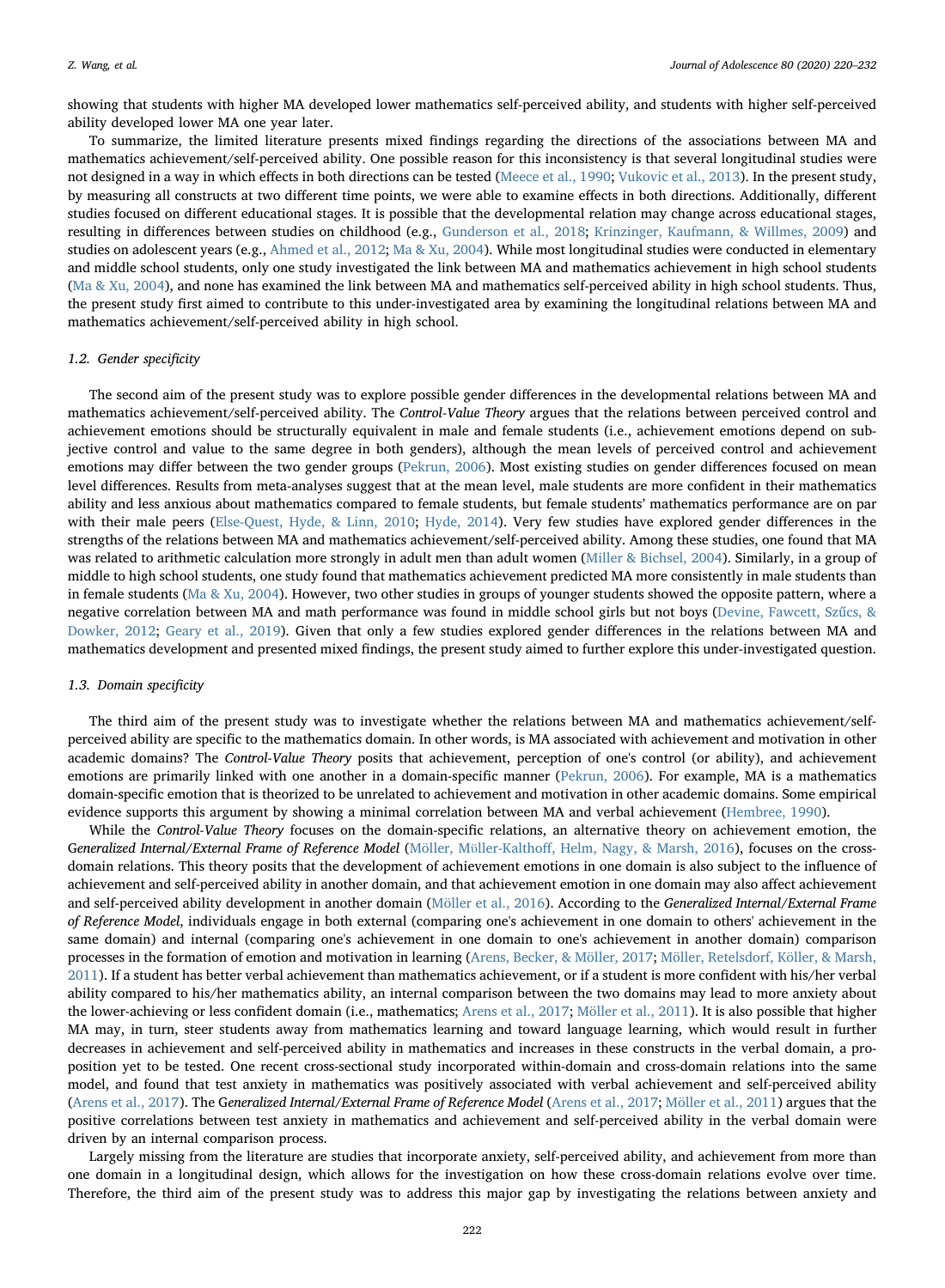achievement/self-perceived ability in the domains of mathematics and foreign language learning (L2) simultaneously in a longitudinal design. We focused on investigating whether L2 achievement/self-perceived ability predict subsequent development in MA, and whether MA predicts subsequent development in L2 achievement/self-perceived ability.

We chose to examine L2 as the other domain for two main reasons. First, in line with the Generalized Internal/External Frame of Reference Model and the dimensional comparison model ([Arens et al., 2017\)](#page-10-5), a verbal domain, such as foreign language learning, stands in contrast to a quantitative domain. Several studies have shown negative correlations between L2 self-concept and mathematics achievement [\(Marsh, Kong, & Hau, 2001](#page-11-22); Mӧ[ller, Streblow, Pohlmann, & K](#page-11-23)ӧ;ller, 2006; [Xu et al., 2013](#page-12-9)), suggesting that students may engage in internal comparison processes in these two domains. Second, there is a well-established literature on L2A. Valid and reliable measures of L2A have been developed ([Csizér & Kormos, 2009](#page-11-24); [Horwitz, Horwitz, & Cope, 1986](#page-11-25)). There have also been numerous studies on understanding the underpinnings of L2A, such as the sources of variability in L2A and effects of L2A on L2 learning and achievement (for a review, see [Horwitz, 2010\)](#page-11-26). In general, students with higher L2A have lower L2 proficiency, are less willing to communicate in L2, and tend to underestimate their ability in L2 communication [\(MacIntyre & Charos, 1996](#page-11-27); [MacIntyre,](#page-11-28) [Noels, & Clément, 1997;](#page-11-28) [Sparks, Patton, Ganschow, & Humbach, 2009\)](#page-12-10).

## 1.4. Aims and hypotheses

To summarize, the present study aimed to advance our understanding of the developmental relations between MA and mathematics achievement and self-perceived ability by 1) utilizing a longitudinal design to investigate the direction of effects; 2) examining gender as a moderator to explore whether and how MA relates to mathematics achievement/self-perceived ability differentially between male and female students; and 3) incorporating another academic domain (L2) to investigate the domain specificity of the MA – mathematics achievement/motivation relations. We formulated our hypotheses based on the Control-Value Theory. We hypothesized that there would be negative reciprocal relations between MA and mathematics achievement, as well as between MA and mathematics self-perceived ability (aim 1). We hypothesized that there would be no difference (i.e., structural equivalence) between male and female students in the relations between MA and mathematics achievement/self-perceived ability (aim 2). Finally, we hypothesized that MA and achievement/self-perceived ability in L2 would not be longitudinally related (aim 3). To exclude possible confounding of domain-general processes, general anxiety and general cognitive abilities, including verbal ability, non-verbal reasoning ability, and working memory, were controlled for in the investigation of the three main research questions.

In the present study, we focused on investigating the above three questions in high school students. High school is a stage when important educational and occupational choices are made. As students decide which higher education or career trajectory to embark on, they may need to consider and critically evaluate their ability level in a domain, their self-confidence in future success in that domain, as well as their potential emotional well-being pursuing careers in that domain ([Ganley, George, Cimpian, & Makowski,](#page-11-29) [2018;](#page-11-29) [Hackett, 1985;](#page-11-30) [Moakler & Kim, 2014\)](#page-11-31), which renders these constructs and their relations salient in this developmental stage. Additionally, high school is a stage when students' academic motivation becomes more differentiated among different domains ([Bong, 2001](#page-10-6)). As students pitted their emotions, motivations, and ability levels in one domain against another to decide on an education or career path, the internal cross-domain comparison process may also be particularly salient during high school. Yet, few studies have investigated issues such as the directions of the effect, gender-specificity, and domain-specificity in this important educational stage in a longitudinal design. Therefore, by focusing on high school students, the current study would contribute to our growing understanding of how the relations between achievement emotion and achievement/self-perceived ability within and across domains develop in this critical period of time.

# 2. Methods

## 2.1. Participants

Participants in the present analyses were part of the Multi-Cohort Investigation into Learning and Educational Success (MILES) study ([www.projectmiles.com\)](https://www.projectmiles.com). Students from three opportunistically selected state high schools (one Licee, more academically oriented, and two Technical schools) in the Province of Milan were invited to participate in the study in February (wave1) and June 2016 (wave2). These two data collections took place at the end of the autumn and spring semesters, respectively. In total, 1083 students participated in wave1, of whom 444 students also participated in wave2. The present study analyzed data from the 1043 (53% female) students who provided data on at least one wave1 measure. Multivariate analysis of variance suggested that there were no significant differences between students who participated only in wave1 and those who participated in both waves in any of the main study variables (i.e., MA, L2A, mathematics achievement, L2 achievement, mathematics self-perceived ability, and L2 selfperceived ability in both waves; Wilk's  $\lambda = 0.98$ ,  $p = 0.973$ ). The age of the students ranged from 14 to 21 years in wave1  $(M = 15.86, SD = 1.52)$ . The distribution of the sample across schools and grades are shown in supplementary materials Table S1. MILES received approval from the teachers' and parents' committee of every school, as well as ethical approval from Goldsmiths University of London.

## 2.2. Measures

All measures were administered online in Italian. Prior to the first wave of data collection, all measures were translated from English to Italian and piloted on a sample of 70 students in Milan. The distribution and internal validity of each construct as well as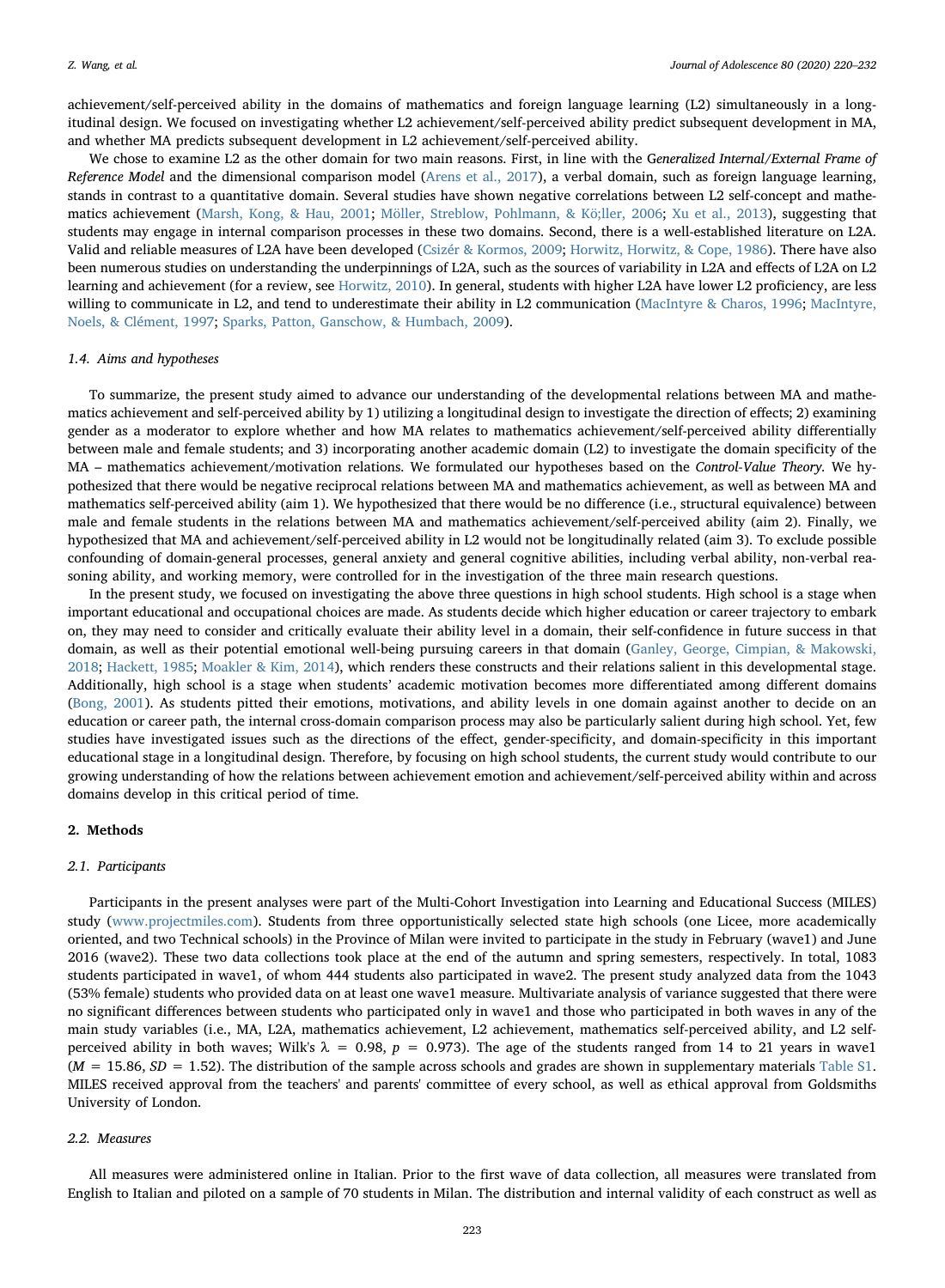the correlations between constructs were comparable to those obtained with the validated English versions of the measures administered to English-speaking samples. The translated measures are included in the supplementary materials (Table S2 – S5).

# 2.2.1. Mathematics anxiety

The Abbreviated Mathematics Anxiety Scale ([Hopko et al., 2003](#page-11-0)) was used to measure MA. Students were asked to rate on a 5 point scale (1 = not at all; 5 = very much) how anxious they feel in nine mathematics-related situations, such as "taking an examination in a math course". This scale showed good internal reliability, with Cronbach's α being 0.85 in wave1 and 0.88 in wave2. A MA score was calculated by taking the mean of all item scores. Higher scores represented higher MA.

# 2.2.2. Foreign language (L2) anxiety

The seven anxiety items from the L2 motivation scale developed by [Csizér and Kormos \(2009\)](#page-11-24) was used to measure L2 anxiety. Students were asked to rate on a 5-point scale  $(1 = not true at all; 5 = very true)$  to what extent each statement applied to them. Students who were studying more than one foreign language were asked to think about their main foreign language when answering the questions. An example item was "I would feel uneasy speaking the foreign language I study with/to a person who speaks that language". L2 anxiety score was calculated by taking the mean of all item scores, with higher scores indicating higher L2 anxiety. Cronbach's  $\alpha$  for the L2 anxiety scale was 0.88 in wave1 and 0.90 in wave2.

# 2.2.3. Mathematics self-perceived ability

To measure self-perceived ability in mathematics, students were asked to rate how good they believed they were at three mathematics-related activities on a 5-point scale  $(1 = not good at all; 5 = very good; Spinath, Spinath, Harlaar, & Plomin, 2006)$  $(1 = not good at all; 5 = very good; Spinath, Spinath, Harlaar, & Plomin, 2006)$ . The three activities were solving number and money problems, doing mathematics in one's head, and multiplying and dividing numbers. Cronbach's α for this scale was 0.77 and 0.80 respectively in wave1 and wave2. The three items were averaged to obtain the mathematics self-perceived ability score. Higher scores represented higher self-perceived ability in mathematics.

## 2.2.4. Foreign language (L2) self-perceived ability

L2 self-perceived ability was measured by asking students how good they believed they were at L2 reading, writing, and grammar on a 5-point scale  $(1 = not good at all; 5 = very good; Spinath et al., 2006)$  $(1 = not good at all; 5 = very good; Spinath et al., 2006)$ . Note that the original scale administered to English speakers measures self-perceived ability in reading, writing, and spelling. We adapted spelling to grammar due to inherent differences among languages. Cronbach's α was 0.81 in wave1 and 0.83 in wave2. L2 self-perceived ability score was obtained by averaging the three item scores, with higher scores representing higher self-perceived ability in L2.

# 2.2.5. Mathematics and foreign language achievement

Students self-reported their school grades in mathematics and L2 classes in both waves. Scores ranged from 4 to 10. Higher scores indicated better achievement performance.

# 2.3. Covariates at Wave1

# 2.3.1. General anxiety

Students' general anxiety was measured using the Generalized Anxiety Disorder 7-item scale ([Löwe et al., 2008](#page-11-32)). Students were asked how often they have been bothered by a number of problems during the past two weeks using a 4-point scale  $(1 = not at all;$  $4$  = nearly every day). An example item was "feeling nervous, anxious, or on edge". Cronbach's  $\alpha$  was 0.89 for this scale.

## 2.3.2. Raven's Progressive Matrices

Students' non-verbal reasoning was measured using the short version of the Raven's Progressive Matrices test [\(Raven, Court, &](#page-12-12) [Raven, 1996](#page-12-12)). This test consists of 30 incomplete matrices. Students were asked to identify the missing part of each matrix by choosing from eight possible options. The total number of correct responses was used to indicate each student's performance on this task. This test is shown to have good internal reliability [\(Haworth et al., 2007](#page-11-33)). Detailed information about the online administration of this test can be found at [http://www.teds.ac.uk/datadictionary/studies/webtests/16yr\\_raven\\_test.htm](http://www.teds.ac.uk/datadictionary/studies/webtests/16yr_raven_test.htm).

# 2.3.3. Corsi Block

An online version of the Corsi Block-Tapping Task ([Pagulayan, Busch, Medina, Bartok, & Krikorian, 2006\)](#page-12-13) was used to measure students' spatial working memory. Nine cubes are shown on the screen. The cubes light up, turning yellow for 1 s in a patterned sequence, with a 1-s interval between each cube. Participants were asked to reproduce the sequence by clicking on the cubes using the mouse. The test increases in difficulty level, ranging from a four-cube sequence to a nine-cube sequence. Two sequences were administered within each difficulty level, and the test was terminated when both sequences in the same level were reproduced incorrectly. The total number of correctly reproduced sequences was the score used in the following analyses. This test is shown to have good internal reliability ([Busch, Farrell, Lisdahl-Medina, & Krikorian, 2005](#page-10-7)).

## 2.3.4. Italian Vocabulary test

To measure students' native language vocabulary, the MILES team developed the first self-administered online vocabulary test in Italian. Participants were presented with one Italian word at a time, and were asked to choose a synonym of that word out of six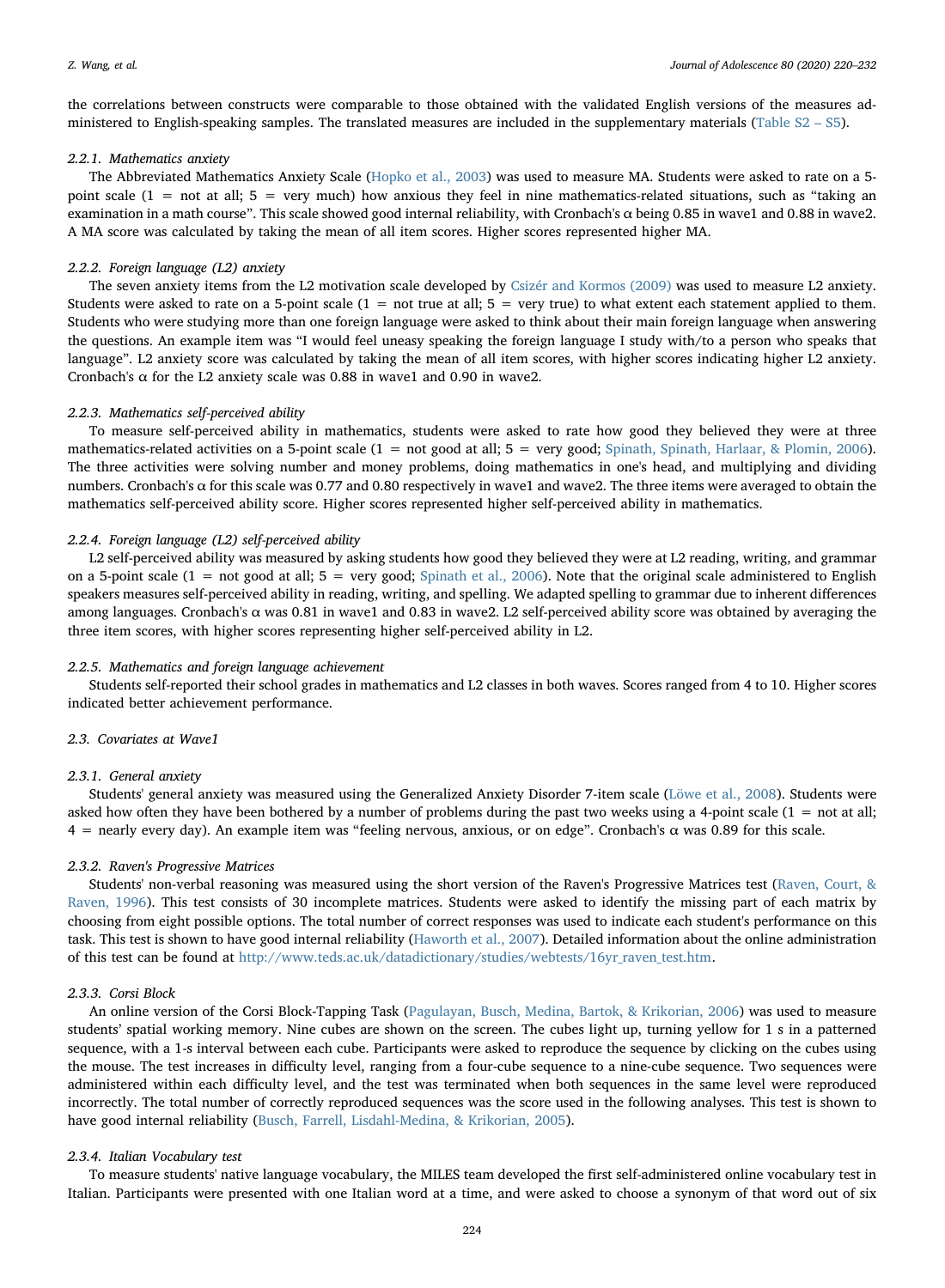<span id="page-5-0"></span>

Fig. 1. Cross-lagged panel model. MA = mathematics anxiety, MG = mathematics achievement, MSP = mathematics self-perceived ability, L2A = foreign language anxiety, L2G = foreign language achievement, L2SP = foreign language self-perceived ability; GA = general anxiety; Raven = Raven's Progressive Matrices; Corsi = Corsi Block; Vocab = Italian Vocabulary. 1 and 2 in the variable labels indicate wave1 and wave2, respectively. Concurrent correlations and residuals are not shown for simplicity.

possible options. Eighty words were presented. Words with higher frequency (i.e., more commonly occurring in written Italian) were presented before words with lower frequency. The total number of correct answers was used to measure each student's performance. The test showed good test-retest reliability ( $r = 0.60$ ) over a four month period, and good criterion validity, correlating at  $r = 0.46$ with the Raven's Progressive Matrices test, at  $r = 0.20$  with the Corsi Block test, and at  $r = 0.30$  with students' L2 achievement.

## 2.4. Analytic strategies

SPSS 24 [\(IBM Corp, 2016](#page-11-34)) was used to obtain the descriptive statistics and correlations between measures. To investigate the main research questions, multi-group cross-lagged panel models were run in Mplus 8 [\(Muthén & Muthén, 1998](#page-11-35)–2017). Using a cross-lagged panel model (see [Fig. 1](#page-5-0)), we were able to examine the strengths of the within-domain cross-lagged relations (e.g., MA in wave1 predicts mathematics achievement in wave2) as well as the cross-domain cross-lagged relations (e.g., MA in wave1 predicts L2 achievement in wave2), independent of the stability of each construct and their concurrent correlations.

To examine gender differences in these longitudinal relations, we conducted multi-group analyses in which a certain path is constrained to be equal across gender groups. If a model with such a constraint fits significantly worse than the baseline model with no such constraint, it indicates a difference in the strength of the relation between the gender groups. Specifically, we first ran a full model ([Fig. 1](#page-5-0)) in which all paths were free to be different across gender groups. We then ran thirty-six nested models to examine whether each of the thirty-six predictive paths (i.e., six stability paths, twelve within-domain cross-lagged paths, and eighteen crossdomain cross-lagged paths) differ between the two gender groups. Finally, we ran a model in which all predictive paths suggested to be equal in the above steps were constrained to be equal across groups. Parameter estimates from this final model are presented.

The chi-square difference test was used to compare models. A significant chi-square difference test indicated that the nested model fit worse than the full model. Due to the large number of between-group comparisons, statistical significance was defined to be a p value smaller than the pre-specified type I error rate of 0.05 after Holm-Bonferroni correction ([Holm, 1979](#page-11-36)). The fit of each model was also evaluated based on the Comparative Fit Index (CFI; [Bentler, 1990](#page-10-8)) and the Root Mean Square Error of Approximation (RMSEA; [Steiger, 1990\)](#page-12-14). A CFI above 0.90 and a RMSEA under 0.08 indicate acceptable model fit. Concurrent correlations and predictive effects of covariates (including school, grade level, general anxiety, and performances on Raven's Progressive Matrices, Corsi Block, and Italian Vocabulary tests) were included in all models but are not presented in the main results section for simplicity. These estimates are presented in the supplementary materials.

Before running cross-lagged panel models, we tested the assumptions of normality, homoscedasticity, and missing completely at random (MCAR) using the procedure suggested by [Jamshidian, Jalal, and Jansen \(2014\)](#page-11-37). Results showed that the assumptions of homoscedasticity and MCAR held ( $p = 0.092$ ) while the assumption of normality was violated ( $p < 0.000$ ). Therefore, biascorrected bootstrap standard errors and confidence intervals were estimated, and missing values were handled using full information maximum likelihood in all models.

# 3. Results

Descriptive statistics for the main study variables are shown in [Table 1](#page-6-0). Scores for each variable were distributed widely across their respective scales. Descriptive statistics are also presented separately for boys and girls in supplementary materials Table S6.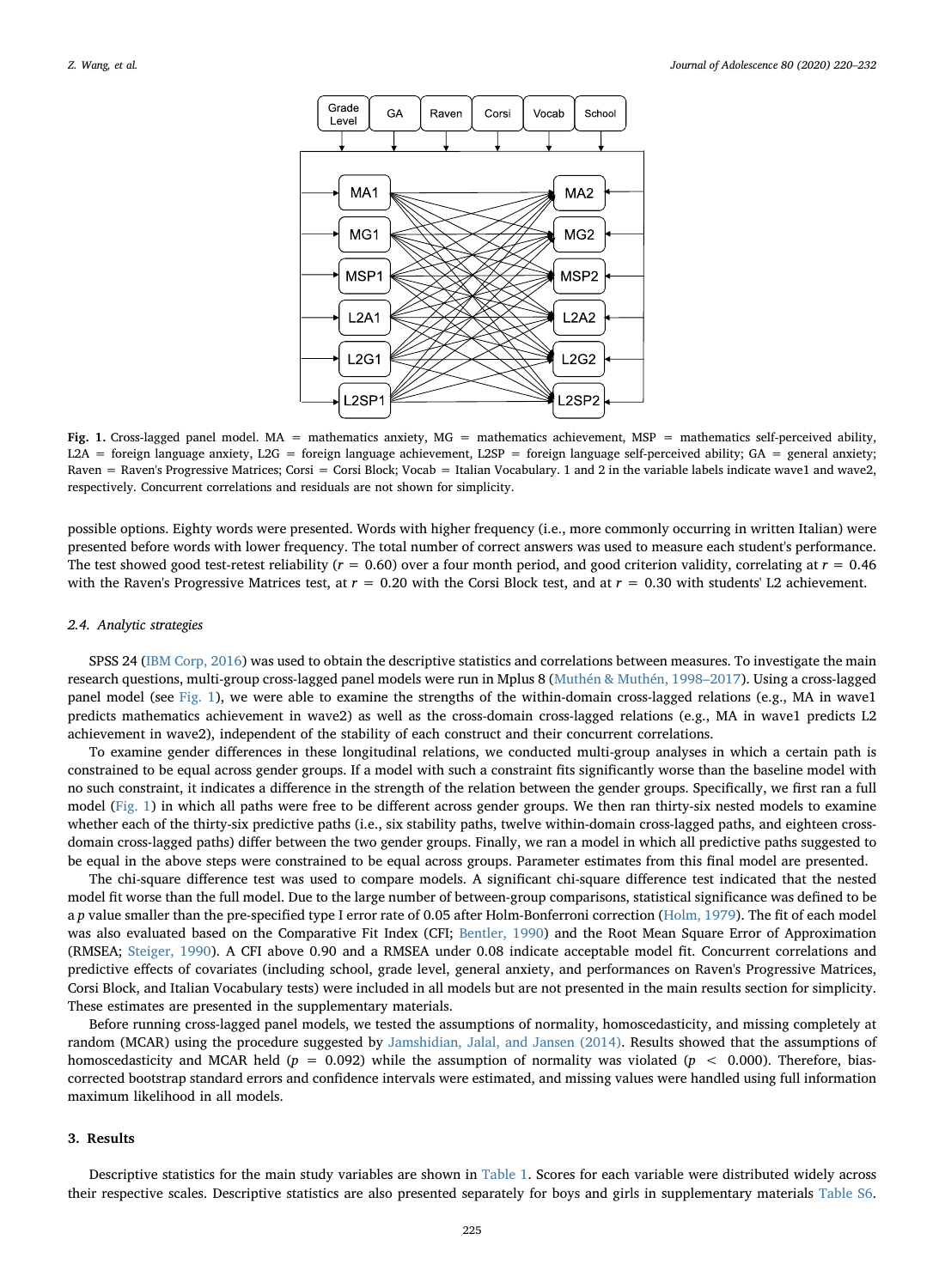#### Z. Wang, et al. *Journal of Adolescence 80 (2020) 220–232*

#### <span id="page-6-0"></span>Table 1

Descriptive statistics of main study variables.

|                                     | N    | Mean | Standard Deviation | <b>Skewness</b> | Kurtosis | Median | Minimum | Maximum |
|-------------------------------------|------|------|--------------------|-----------------|----------|--------|---------|---------|
| Mathematics anxiety1                | 1043 | 2.47 | 0.74               | 0.38            | $-0.07$  | 2.44   | 1.00    | 5.00    |
| Mathematics anxiety2                | 430  | 2.40 | 0.81               | 0.51            | 0.23     | 2.33   | 1.00    | 5.00    |
| Mathematics achievement1            | 1035 | 6.50 | 1.41               | $-0.00$         | $-0.61$  | 7.00   | 4.00    | 10.00   |
| Mathematics achievement2            | 433  | 6.68 | 1.30               | 0.00            | $-0.35$  | 7.00   | 4.00    | 10.00   |
| Mathematics self-perceived ability1 | 1043 | 3.51 | 0.82               | $-0.66$         | 0.46     | 3.67   | 1.00    | 5.00    |
| Mathematics self-perceived ability2 | 429  | 3.45 | 0.84               | $-0.61$         | 0.72     | 3.33   | 1.00    | 5.00    |
| L2 anxiety1                         | 1036 | 2.71 | 1.02               | 0.26            | $-0.72$  | 2.67   | 1.00    | 5.00    |
| L2 anxietv2                         | 427  | 2.71 | 1.09               | 0.28            | $-0.76$  | 2.67   | 1.00    | 5.00    |
| L2 achievement1                     | 1035 | 6.70 | 1.23               | 0.04            | $-0.40$  | 7.00   | 4.00    | 10.00   |
| L2 achievement2                     | 433  | 6.90 | 1.19               | 0.08            | $-0.26$  | 7.00   | 4.00    | 10.00   |
| L2 self-perceived ability1          | 1036 | 3.40 | 0.82               | $-0.49$         | 0.37     | 3.33   | 1.00    | 5.00    |
| L2 self-perceived ability2          | 427  | 3.37 | 0.92               | $-0.59$         | 0.15     | 3.33   | 1.00    | 5.00    |

Note. N = effective sample size for each variable. L2 = Foreign language. 1 and 2 in the variable labels indicate wave1 and wave2, respectively.

[Table 2](#page-7-0) presents correlations between the main study variables. Compared to male students, females had higher MA, L2A, L2 selfperceived ability, and L2 achievement, lower mathematics self-perceived ability, and comparable mathematics achievement. Within each domain, anxiety was negatively associated with achievement and self-perceived ability, and self-perceived ability was positively associated with achievement. For cross-domain correlations, achievement in the two domains were moderately positively correlated, whereas anxiety and self-perceived abilities in the two domains were modestly correlated.

To examine the main research questions, we compared model fit indices. The fit indices for all models are shown in supplementary materials Table S7. Results from model comparison suggested that, with the exception of the reciprocal paths between MA and mathematics self-perceived ability, all other predictive paths can be fixed to be equal across gender groups without worsening the model fit. As such, all predictive paths other than the reciprocal paths between MA and mathematics self-perceived ability were fixed to be equal across gender groups in the final model. The final model has an adequate fit,  $\chi^2 (df) = 44.31(34)$ , RMSEA = 0.026, and  $CFI = 0.997$ . Path estimates and their 95% confidence intervals from the final model are shown in [Table 3](#page-8-0). Estimates for predictive effects of covariates and concurrent correlations between the main study variables are shown in supplementary materials Tables S8 and S9.

In general, students' performances on the Raven's Progressive Matrices, Corsi Block, and Italian vocabulary test predicted the main study variables in wave1 but not wave2 (Table S8). Performance on the Raven's Progressive Matrices predicted constructs in the mathematics domain not in the L2 domain, whereas performance on the Italian vocabulary test predicted constructs in the L2 domain not in the mathematics domain. Corsi Block performance predicted constructs in both the mathematics and L2 domain.

Below, we focused on describing predictive paths directly pertaining to the three main research questions.

## 3.1. Aim 1: Directionality

With respect to the direction of the relation between MA and mathematics achievement, anxiety in wave1 did not predict achievement in wave2 ( $-0.08$ ,  $95\%$  CI =  $-0.26$  to 0.08), but achievement in wave1 negatively predicted MA in wave2 ( $-0.09$ ,  $95\%$  $CI = -0.14$  to  $-0.03$ ). With respect to the relation between MA and mathematics self-perceived ability, we found a reciprocal relation between anxiety and self-perceived ability in male students, not in female students. These findings are described in the section below.

#### 3.2. Aim 2: Gender differences

With respect to gender differences, the differences in the longitudinal relations between MA and mathematics self-perceived ability between male and female students were the only paths moderated by students' gender. Male students who had higher MA reported lower self-perceived ability in mathematics in the subsequent wave  $(-0.29, 95\% CI = -0.55$  to  $-0.08$ ), and those who had lower self-perceived ability in mathematics reported higher MA a semester later (−0.20, 95% CI = −0.36 to −0.03). In female students, MA and mathematics self-perceived ability did not predict one another longitudinally (wave1 MA to wave2 mathematics self-perceived ability:  $0.07$ ,  $95\%$  CI = -0.12 to 0.08; wave1 mathematics self-perceived ability to wave2 MA: 0.06,  $95\%$  CI = -0.07 to 0.19).

## 3.3. Aim 3: Domain specificity

With respect to cross-domain longitudinal relations, MA in wave1 did not predict L2 achievement in wave2 (0.08, 95%  $CI = -0.07$  to 0.22), but L2 achievement in wave1 significantly predicted MA a semester later (0.08, 95% CI = 0.01 to 0.14). In addition, there was a positive reciprocal relation between MA and L2 self-perceived ability (wave1 MA to wave2 L2 self-perceived ability: 0.18, 95% CI = 0.02 to 0.33; wave1 L2 self-perceived ability to wave2 MA: 0.11, 95% CI = 0.00 to 0.21).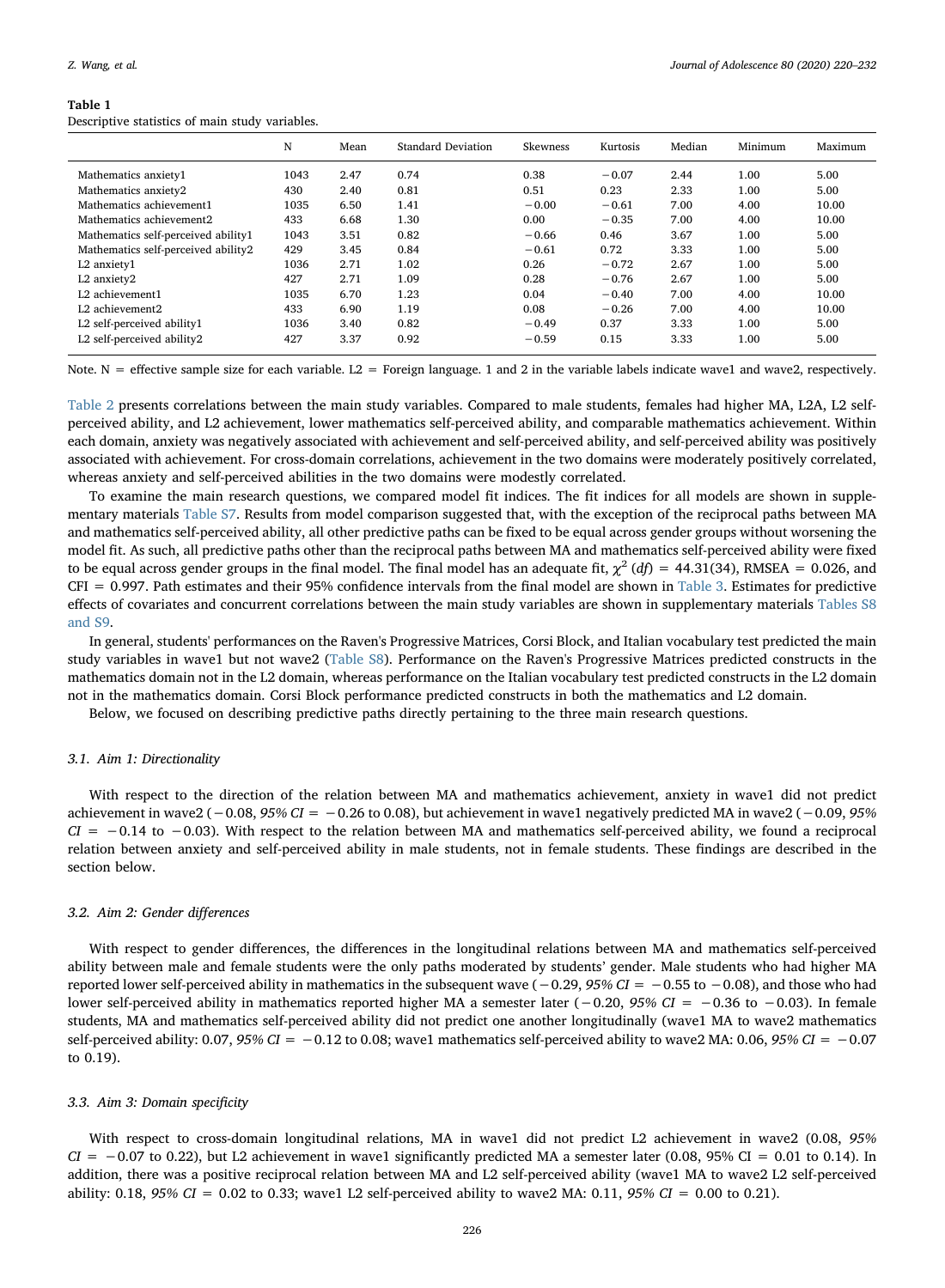<span id="page-7-0"></span>

| 17                |                                                                                                                                                                                                                                                                                                                                                                                                                                                          |         |      |                                                                                                                                                                                                                                  |          |          |          |                                      |                                                                                          |                        |          |                                                   |                    |          | $0.69*$   |                                                                                                                                                                                                                                                                                                                                                                                                                                                                      |
|-------------------|----------------------------------------------------------------------------------------------------------------------------------------------------------------------------------------------------------------------------------------------------------------------------------------------------------------------------------------------------------------------------------------------------------------------------------------------------------|---------|------|----------------------------------------------------------------------------------------------------------------------------------------------------------------------------------------------------------------------------------|----------|----------|----------|--------------------------------------|------------------------------------------------------------------------------------------|------------------------|----------|---------------------------------------------------|--------------------|----------|-----------|----------------------------------------------------------------------------------------------------------------------------------------------------------------------------------------------------------------------------------------------------------------------------------------------------------------------------------------------------------------------------------------------------------------------------------------------------------------------|
|                   |                                                                                                                                                                                                                                                                                                                                                                                                                                                          |         |      |                                                                                                                                                                                                                                  |          |          |          |                                      |                                                                                          |                        |          |                                                   |                    |          |           |                                                                                                                                                                                                                                                                                                                                                                                                                                                                      |
| $\overline{16}$   |                                                                                                                                                                                                                                                                                                                                                                                                                                                          |         |      |                                                                                                                                                                                                                                  |          |          |          |                                      |                                                                                          |                        |          |                                                   |                    | $0.58*$  | $0.54*$   |                                                                                                                                                                                                                                                                                                                                                                                                                                                                      |
| 15                |                                                                                                                                                                                                                                                                                                                                                                                                                                                          |         |      |                                                                                                                                                                                                                                  |          |          |          |                                      |                                                                                          |                        |          |                                                   | $0.77*$            | $0.55*$  | $0.47*$   |                                                                                                                                                                                                                                                                                                                                                                                                                                                                      |
| $\overline{1}$    |                                                                                                                                                                                                                                                                                                                                                                                                                                                          |         |      |                                                                                                                                                                                                                                  |          |          |          |                                      |                                                                                          |                        |          | $-0.37*$                                          | $-0.39*$           | $-0.45*$ | $-0.51^*$ |                                                                                                                                                                                                                                                                                                                                                                                                                                                                      |
| $\frac{3}{2}$     |                                                                                                                                                                                                                                                                                                                                                                                                                                                          |         |      |                                                                                                                                                                                                                                  |          |          |          |                                      |                                                                                          |                        | $0.71*$  | $-0.37*$                                          | $-0.36*$           | $-0.51*$ | $-0.42*$  |                                                                                                                                                                                                                                                                                                                                                                                                                                                                      |
| 12                |                                                                                                                                                                                                                                                                                                                                                                                                                                                          |         |      |                                                                                                                                                                                                                                  |          |          |          |                                      |                                                                                          | $-0.15*$               | $-0.15*$ | $0.11*$                                           | $0.13*$            | $0.14*$  | $0.17*$   |                                                                                                                                                                                                                                                                                                                                                                                                                                                                      |
| $\Xi$             |                                                                                                                                                                                                                                                                                                                                                                                                                                                          |         |      |                                                                                                                                                                                                                                  |          |          |          |                                      | $0.67*$                                                                                  | $-0.08$                | $-0.10$  | 0.07                                              | $0.13*$            | $0.12*$  | $0.15*$   |                                                                                                                                                                                                                                                                                                                                                                                                                                                                      |
| $\overline{10}$   |                                                                                                                                                                                                                                                                                                                                                                                                                                                          |         |      |                                                                                                                                                                                                                                  |          |          |          | $0.30*$                              | $0.32*$                                                                                  | $-0.06$<br>$-0.06$     |          | $0.38*$                                           | $0.45*$<br>$0.12*$ |          | $0.17*$   |                                                                                                                                                                                                                                                                                                                                                                                                                                                                      |
| ō                 |                                                                                                                                                                                                                                                                                                                                                                                                                                                          |         |      |                                                                                                                                                                                                                                  |          |          | $0.72*$  |                                      | $0.25$ *<br>$0.25$ *<br>$-0.06$<br>$-0.46$ *<br>$-0.40$ *<br>$0.09$                      |                        |          |                                                   |                    |          | $0.15*$   |                                                                                                                                                                                                                                                                                                                                                                                                                                                                      |
| $\infty$          |                                                                                                                                                                                                                                                                                                                                                                                                                                                          |         |      |                                                                                                                                                                                                                                  |          | $-0.29*$ | $-0.33*$ | $-0.35^{*}$<br>$-0.38^{*}$           |                                                                                          |                        |          | $0.17*$<br>$0.16*$<br>$0.03$<br>$-0.01$<br>$0.10$ |                    |          | 0.00      |                                                                                                                                                                                                                                                                                                                                                                                                                                                                      |
|                   |                                                                                                                                                                                                                                                                                                                                                                                                                                                          |         |      |                                                                                                                                                                                                                                  | $0.66*$  |          |          |                                      |                                                                                          | $0.18*$                | $0.10*$  | 0.03                                              | 0.01               | 0.08     | 0.05      |                                                                                                                                                                                                                                                                                                                                                                                                                                                                      |
| O                 |                                                                                                                                                                                                                                                                                                                                                                                                                                                          |         |      | $-0.04$                                                                                                                                                                                                                          | $-0.09$  |          |          | $0.24$<br>$0.21$<br>$0.12$<br>$0.07$ |                                                                                          | $-0.17$ *<br>$-0.21$ * |          | $0.30*$                                           | $0.31*$            | $0.15*$  | $0.19*$   | r the pre-specified type I error rate of 0.05.                                                                                                                                                                                                                                                                                                                                                                                                                       |
| LŊ                |                                                                                                                                                                                                                                                                                                                                                                                                                                                          |         | 0.10 | $-0.16*$                                                                                                                                                                                                                         | $-0.18*$ |          |          |                                      | $\begin{array}{l} 0.08 \\ 0.05 \\ 0.17^* \\ 0.19^* \\ 0.00 \\ -0.01 \\ 0.01 \end{array}$ |                        |          |                                                   | $0.01\,$           | $-0.01$  | $-0.01$   |                                                                                                                                                                                                                                                                                                                                                                                                                                                                      |
|                   |                                                                                                                                                                                                                                                                                                                                                                                                                                                          | $0.28*$ |      | $1.42^*$<br>$-0.24^*$<br>$-0.24^*$<br>$-0.24^*$<br>$0.21^*$<br>$0.18^*$<br>$0.18^*$<br>$-0.05$<br>$-0.05$<br>$0.16^*$<br>$0.05$                                                                                                  |          |          |          |                                      |                                                                                          |                        |          |                                                   |                    |          |           |                                                                                                                                                                                                                                                                                                                                                                                                                                                                      |
| S                 |                                                                                                                                                                                                                                                                                                                                                                                                                                                          |         |      |                                                                                                                                                                                                                                  |          |          |          |                                      |                                                                                          |                        |          |                                                   |                    |          |           |                                                                                                                                                                                                                                                                                                                                                                                                                                                                      |
| $\mathbf{\Omega}$ |                                                                                                                                                                                                                                                                                                                                                                                                                                                          |         |      |                                                                                                                                                                                                                                  |          |          |          |                                      |                                                                                          |                        |          |                                                   |                    |          |           |                                                                                                                                                                                                                                                                                                                                                                                                                                                                      |
| $1.$ Sex          | $\begin{array}{cccccccccc} \mathbf{\hat{c}}_3 & \mathbf{\hat{c}}_3 & \mathbf{\hat{c}}_3 & \mathbf{\hat{c}}_3 & \mathbf{\hat{c}}_3 & \mathbf{\hat{c}}_3 & \mathbf{\hat{c}}_3 & \mathbf{\hat{c}}_3 & \mathbf{\hat{c}}_3 & \mathbf{\hat{c}}_3 & \mathbf{\hat{c}}_3 & \mathbf{\hat{c}}_3 & \mathbf{\hat{c}}_3 & \mathbf{\hat{c}}_3 & \mathbf{\hat{c}}_3 & \mathbf{\hat{c}}_3 & \mathbf{\hat{c}}_3 & \mathbf{\hat{c}}_3 & \mathbf{\hat{c}}_3 & \math$<br>0.02 |         |      |                                                                                                                                                                                                                                  |          |          |          |                                      |                                                                                          |                        |          |                                                   |                    |          |           |                                                                                                                                                                                                                                                                                                                                                                                                                                                                      |
|                   | Grade                                                                                                                                                                                                                                                                                                                                                                                                                                                    |         |      | 3. GA<br>4. Raven<br>5. Corsi<br>5. Word<br>6. Word<br>6. MCI<br>9. MCI<br>9. MCI<br>11. MSP<br>12. MCI<br>11. MCI<br>12. MCI<br>12. MCI<br>12. MCI<br>12. MCI<br>12. MCI<br>12. MCI<br>12. MCI<br>12. MCI<br>12. MCI<br>12. MCI |          |          |          |                                      |                                                                                          |                        |          |                                                   |                    |          | 18. L2SP2 | Note. MA = mathematics anxiety, MG = mathematics achievement, MSP = mathematics self-perceived ability, L2A = foreign language anxiety, L2G = foreign language achievement, L2SP = foreign<br>language self-perceived ability, GA = general anxiety, Raven = Raven's Progressive Matrices, Corsi = Corsi Block, Vocab = Italian Vocabulary test. 1 and 2 in the variable labels indicate wave1 and<br>wave2, respectively. * indicates statistical significance unde |

Table 2

Correlations between main study variables.

Correlations between main study variables.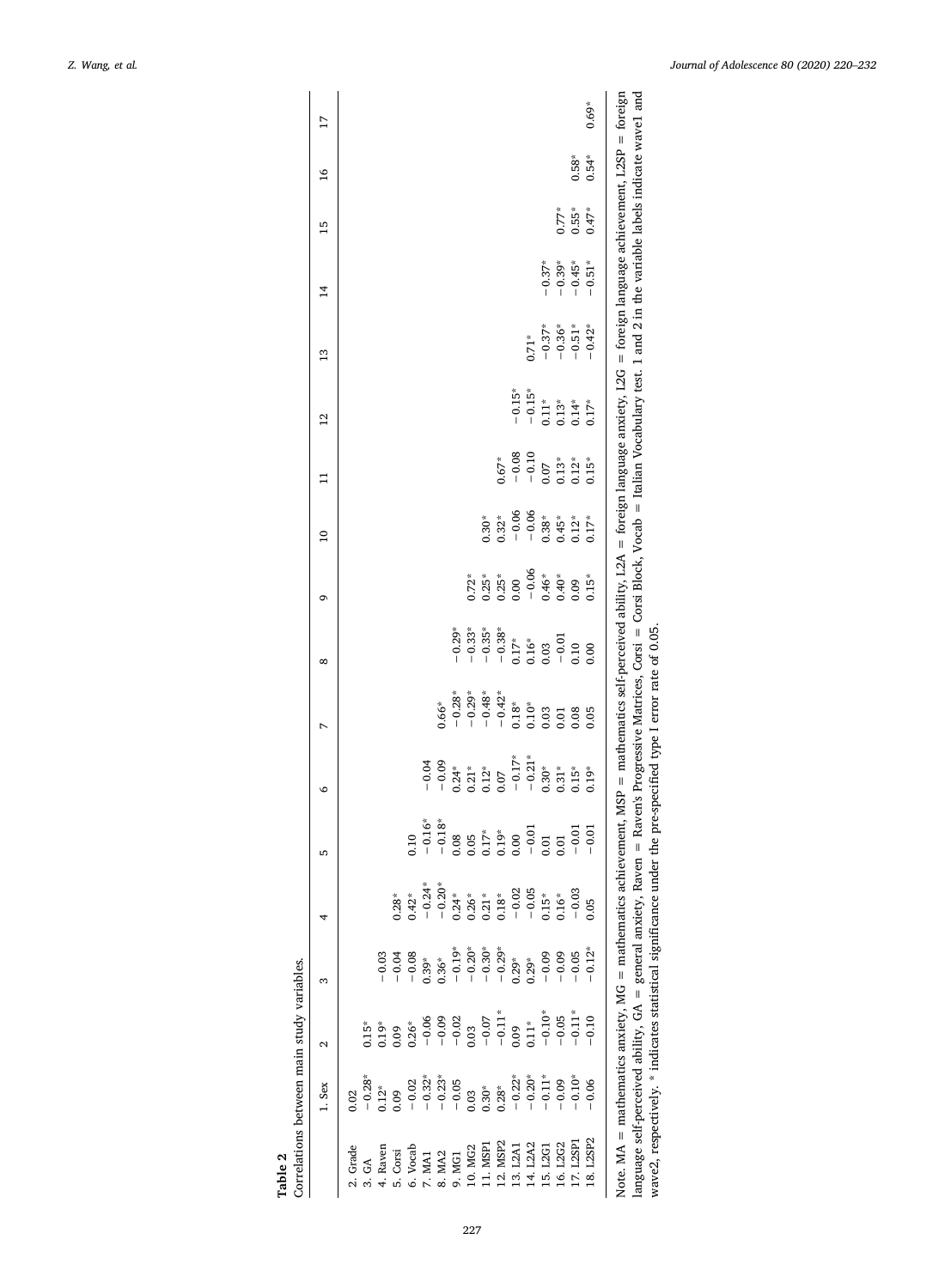<span id="page-8-0"></span>

| Table 3                                                    |  |  |
|------------------------------------------------------------|--|--|
| Final models: Path estimates and 95% confidence intervals. |  |  |

| Path                      | Coefficient      | 95%<br>Confidence Intervals | Path                        | Coefficient | 95%<br>Confidence Intervals |
|---------------------------|------------------|-----------------------------|-----------------------------|-------------|-----------------------------|
| $MA1 \rightarrow MA2$     | $0.57*$          | (0.40, 0.71)                | $L2A1 \rightarrow L2A2$     | $0.65*$     | (0.52, 0.76)                |
| $MA1 \rightarrow MG2$     | $-0.08$          | $(-0.26, 0.08)$             | $L2A1 \rightarrow L2G2$     | $-0.03$     | $(-0.13, 0.08)$             |
| $MA1 \rightarrow MSP2$    | (f): 0.07        | $(-0.12, 0.27)$             | $L2A1 \rightarrow L2SP2$    | $-0.08$     | $(-0.17, 0.01)$             |
|                           | $(m)$ : 0.29 $*$ | $(-0.55, -0.08)$            |                             |             |                             |
| $MA1 \rightarrow I.2A2$   | $-0.07$          | $(-0.28, 0.14)$             | $L2A1 \rightarrow MA2$      | $0.12*$     | (0.04, 0.20)                |
| $MA1 \rightarrow L2G2$    | 0.08             | $(-0.07, 0.22)$             | $L2A1 \rightarrow MG2$      | 0.02        | $(-0.11, 0.13)$             |
| $MA1 \rightarrow I.2SP2$  | $0.18*$          | (0.02, 0.33)                | $L2A1 \rightarrow MSP2$     | $-0.03$     | $(-0.11, 0.05)$             |
| $MG1 \rightarrow MG2$     | $0.57*$          | (0.50, 0.65)                | $L2G1 \rightarrow L2G2$     | $0.52*$     | (0.44, 0.63)                |
| $MG1 \rightarrow MA2$     | $-0.09*$         | $(-0.14, -0.03)$            | $L2G1 \rightarrow L2A2$     | $-0.08$     | $(-0.16, 0.01)$             |
| $MG1 \rightarrow MSP2$    | 0.02             | $(-0.04, 0.07)$             | $L2G1 \rightarrow L2SP2$    | 0.05        | $(-0.04, 0.13)$             |
| $MG1 \rightarrow L2G2$    | $0.10*$          | (0.02, 0.16)                | $L2G1 \rightarrow MG2$      | 0.08        | $(-0.03, 0.17)$             |
| $MG1 \rightarrow I.2A2$   | 0.02             | $(-0.07, 0.09)$             | $L2G1 \rightarrow MA2$      | $0.08*$     | (0.01, 0.14)                |
| $MG1 \rightarrow I.2SP2$  | 0.04             | $(-0.02, 0.11)$             | $1.2G1 \rightarrow MSP2$    | 0.01        | $(-0.06, 0.07)$             |
| $MSP1 \rightarrow MSP2$   | $0.60*$          | (0.49, 0.71)                | $1.2SP1 \rightarrow 1.2SP2$ | $0.66*$     | (0.51, 0.78)                |
| $MSP1 \rightarrow MA2$    | (f): 0.06        | $(-0.07, 0.19)$             | $L2SP1 \rightarrow L2A2$    | $-0.10$     | $(-0.25, 0.08)$             |
|                           | $(m)$ : 0.20 $*$ | $(-0.36, -0.03)$            |                             |             |                             |
| $MSP1 \rightarrow MG2$    | $0.14*$          | (0.02, 0.29)                | $L2SP1 \rightarrow L2G2$    | $0.35*$     | (0.21, 0.48)                |
| $MSP1 \rightarrow I.2SP2$ | 0.07             | $(-0.05, 0.19)$             | $L2SP1 \rightarrow MSP2$    | 0.05        | $(-0.06, 0.16)$             |
| $MSP1 \rightarrow L2A2$   | $-0.01$          | $(-0.16, 0.14)$             | $L2SP1 \rightarrow MA2$     | $0.11*$     | (0.00, 0.21)                |
| $MSP1 \rightarrow L2G2$   | 0.05             | $(-0.06, 0.18)$             | $L2SP1 \rightarrow MG2$     | 0.04        | $(-0.11, 0.20)$             |

Note. MA = mathematics anxiety, MG = mathematics achievement, MSP = mathematics self-perceived ability, L2A = foreign language anxiety,  $L2G =$  foreign language achievement,  $L2SP =$  foreign language self-perceived ability. 1 and 2 in the variable labels indicate wave1 and wave2, respectively. Covariates (school, grade level, general anxiety, and performances on Raven's Progressive Matrices, Corsi Block, and Italian Vocabulary tests), concurrent correlations, and residuals were estimated but are not shown in this table for simplicity. \* indicates statistical significance under the pre-specified type I error rate of 0.05.

# 4. Discussion

Grounded in the Control-Value Theory of achievement emotion ([Pekrun, 2006\)](#page-12-1), the present study examined the longitudinal relations among anxiety, achievement, and self-perceived ability in mathematics and L2 in a sample of high school students, controlling for domain-general processes including general anxiety and several general cognitive abilities. Below, we discuss our findings related to each of the three primary aims outlined in the introduction.

The first aim of the present study was to examine the directionality of the relation between MA and mathematics achievement and self-perceived ability. According to the Control-Value Theory, we hypothesized negative reciprocal relations between these constructs. Regarding the relation between MA and mathematics achievement, findings did not fully support our hypothesis. We found significant prediction in only one direction: from mathematics achievement to subsequent MA. This finding suggests that the negative association between MA and mathematics achievement during high school is possibly attributable to the deficit process more than the debilitating process. Individuals with lower mathematics ability may experience more obstacles in mathematics learning, which make them more prone to MA development ( $Ma \& Xu$ , 2004). Our finding is at odds with several studies in elementary school students that have shown predictive effect of MA on subsequent mathematics achievement ([Cargnelutti et al., 2017;](#page-11-7) [Gunderson et al., 2018\)](#page-11-9), but is consistent with the one study in the literature that examined the longitudinal relation between MA and mathematics achievement in high school students [\(Ma & Xu, 2004](#page-11-10)). The divergence between studies on childhood and those on adolescence may reveal one possible reason why our finding did not fully support the Control-Value Theory: there may be a shift in the primary mechanism underlying the developmental relation between MA and mathematics achievement across educational stages. Both the deficit and debilitating processes appear to explain the association between MA and mathematics achievement (i.e., a bidirectional relation) in early educational stages. However, our finding, together with [Ma and Xu \(2004\),](#page-11-10) suggests that the debilitating mechanism may play a decreasingly important role as individual differences in school achievement become increasingly stable over time [\(Rimfeld et al.,](#page-12-15) [2018\)](#page-12-15). That is, achievement emotions may be less predictive of subsequent school achievement in later educational stages after accounting for the stability of achievement. If so, even though effects flow in both directions when we consider the entire educational span, the dominant mechanism linking MA and mathematics achievement may vary in different educational stages. This postulation needs to be further investigated in multi-wave long-term longitudinal studies.

With respect to the longitudinal relation between MA and mathematics self-perceived ability, findings did not fully support our first hypothesis. While a reciprocal relation was found between MA and mathematics self-perceived ability in male students, such a relation was not observed in female students. This finding did not fully support the directionality proposed by the Control-Value Theory.

Related to the second aim of the present study, which was to explore gender differences in the MA-mathematics achievement/selfperceived ability relations, the differences between male and female students in the longitudinal relations between MA and mathematics self-perceived ability were the only gender difference revealed. This finding did not support the gender structural equivalence corollary of Control-Value Theory [\(Pekrun, 2006](#page-12-1)). This finding suggests that MA may have more negative implications in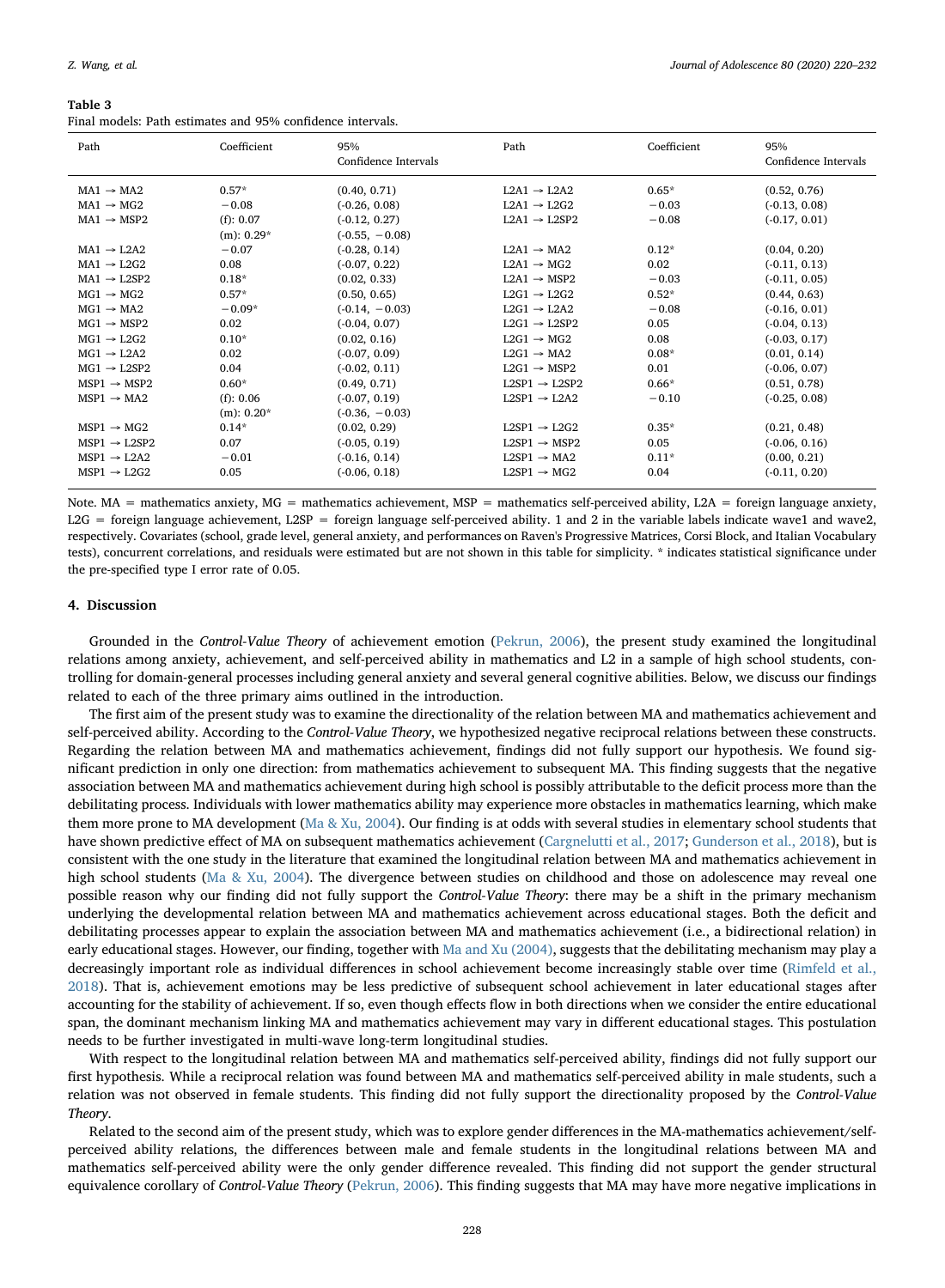the development of self-perceived ability in male compared to female high school students. Despite gender similarities in mathematics achievement in all developmental stages ([Else-Quest et al., 2010](#page-11-15); [Kersey, Braham, Csumitta, Libertus, & Cantlon, 2018\)](#page-11-38), mathematics is stereotyped as a male domain in Western cultures [\(Ganley et al., 2018](#page-11-29); [Nosek, Banaji, & Greenwald, 2002](#page-12-16)). Many sociocultural factors, such as teachers' and parents' differential treatment of boys and girls in mathematics learning, may explain the development of unbalanced gender representation in mathematics [\(Jacobs, 1991;](#page-11-39) [Jones & Wheatley, 1990](#page-11-40)). For boys who are less confident about their mathematics ability, it may be hard to reconcile the conflict between the low self-perceived ability in mathematics and the societal expectation that "mathematics is a boys' game". This belief of not being able to live up to expectations may further induce feelings of anxiety in boys. In addition, boys are shown to identify themselves with mathematics and feel obligated to perform well on mathematics more than girls (Cvencek, Meltzoff[, & Greenwald, 2011;](#page-11-41) [Nosek et al., 2002](#page-12-16); [Skaalvik &](#page-12-17) [Skaalvik, 2004\)](#page-12-17). Thus, a feeling of anxiety may be more threatening to a male student's self-identity and thus has more negative impact on their self-confidence in mathematics. To the contrary, female students are less likely to identify themselves with mathematics overall [\(Cvencek et al., 2011;](#page-11-41) [Nosek et al., 2002](#page-12-16)), which may explain why MA did not predict self-perceived ability in mathematics in female students. This explanation is consistent with the identity threat literature which argues that individuals identifying themselves with a particular domain are more likely to be threatened by stress and anxiety experienced in that domain ([Ramirez, McDonough, & Jin, 2017](#page-12-18)).

Note that our findings of the male-specific reciprocal relation between MA and mathematics self-perceived ability did not support the gender structural equivalence corollary of the Control Value Theory. This finding of gender structural nonequivalence may be unique to this developmental stage. As early as the first few years in elementary school, young girls may begin to acquire the stereotypical conception that females are inferior to males in mathematics, which further influences the emerging mathematics selfconcept in young girls [\(Cvencek et al., 2011\)](#page-11-41). Previous research has shown that gender differences in self-perception of mathematics competence emerge early (Eccles, Wigfi[eld, Harold, & Blumenfeld, 1993;](#page-11-42) Lindberg, Linkersdӧ[;rfer, Ehm, Hasselhorn, & Lonnemann,](#page-11-43) [2013\)](#page-11-43) and continue to widen across middle and early high school years [\(Fennema & Sherman, 1977;](#page-11-44) [Skaalvik & Skaalvik, 2004\)](#page-12-17). By late adolescent years, our finding together with previous meta-analytic studies ([Else-Quest et al., 2010;](#page-11-15) [Huang, 2013;](#page-11-45) [Hyde, 2014](#page-11-16)) suggest that female students were consistently more anxious and less confident about their mathematics abilities than male students, in spite of similar mathematics achievement between the two gender groups. As such, it is possible that we did not observe the developing negative relation between MA and mathematics self-perceived ability in females because such a relation may develop much earlier for girls [\(Geary et al., 2019\)](#page-11-19) and may be well-established and consequently leveled-off by late adolescence.

Finally, we examined the degree to which MA was related to achievement and self-perceived ability in another domain, namely L2. According to the domain-specificity corollary in the Control-Value Theory, we hypothesized that MA would not be associated with achievement/self-perceived ability in L2 longitudinally. However, results showed that MA positively predicted subsequent selfperceived ability in L2, and both achievement and self-perceived ability in L2 positively predicted subsequent MA, which did not support the Control-Value Theory. These findings largely corroborate the Generalized Internal/External Frame of Reference Model [\(Arens](#page-10-5) [et al., 2017](#page-10-5)), according to which the positive cross-domain relations between MA and L2 achievement and self-perceived ability likely reflect the internal comparison process. Students who are confident about their L2 ability may worry more about their mathematics performance compared to their L2 performance. In turn, students who are anxious about their mathematics abilities may avoid mathematics and invest more time in other academic domains, such as L2, and become more confident in these other domains as a consequence. Compared to early educational stages, this internal comparison process may be particularly salient during high school when students' academic motivation becomes more differentiated among different domains, coinciding with the time when students start considering their higher education and career paths ([Bong, 2001\)](#page-10-6).

It is worth noting that the reverse relations between L2A and mathematics achievement/self-perceived ability were not observed. This finding is consistent with several previous studies that failed to observe any relation between emotion/motivation in the verbal domains and achievement in mathematics ([Arens et al., 2017](#page-10-5); [Möller, Pohlmann, Köller, & Marsh, 2009](#page-11-46); [Schurtz, Pfost, Nagengast, &](#page-12-19) [Artelt, 2014](#page-12-19)). This may suggest that compared to emotions/motivations in mathematics, emotions/motivations in the verbal domains are less influenced by the internal comparison processes, as students' experiences with verbal domains go beyond the school context, unlike their mathematics experiences which are mostly constrained within formal educational settings ([Arens et al., 2017](#page-10-5)).

The present study has a number of limitations. First, data were available at two time points that were one semester apart. We were not able to explore long-term effects or potential transitions in the relations among anxiety, achievement, and self-perceived abilities across different developmental stages. Even among high school students, those who just entered high school (e.g., Grades 1 and 2 in high school) may differ from those who were near graduation (e.g., Grades 4 and 5). Second, the present study relied on students' selfreported school achievement. It is yet to be tested whether the present results are replicable using standardized mathematics achievement tests. Nonetheless, students' self-reported achievement scores were highly stable over time (above 0.7), indicating good reliability. In addition, the strengths of the correlations between MA and mathematics achievement are in line with findings from meta-analyses based on other standardized measures of mathematics achievement (e.g., [Hembree, 1990\)](#page-11-2), indicating that students' self-reported achievement has good criterion validity. A recent study in a large UK-representative sample of students found that selfreported achievement scores were nearly perfectly correlated with actual exam grades  $(r > 0.95$  for mathematics, English, and Science; [Rimfeld et al., 2018](#page-12-15)), supporting the validity of student self-reported achievement measures.

The present study has important implications for future research and education practices in the areas of MA. Theoretically, our findings did not fully support several corollaries of the Control-Value Theory of achievement emotion ([Pekrun, 2006](#page-12-1)). First, we did not find a negative reciprocal relation between MA and mathematics achievement, or between MA and mathematics self-perceived ability in all students, failing to support the reciprocal linkages corollary of the Control-Value Theory. Second, while the relation between MA and mathematics achievement held equivalent between genders, the reciprocal relation between MA and mathematics self-perceived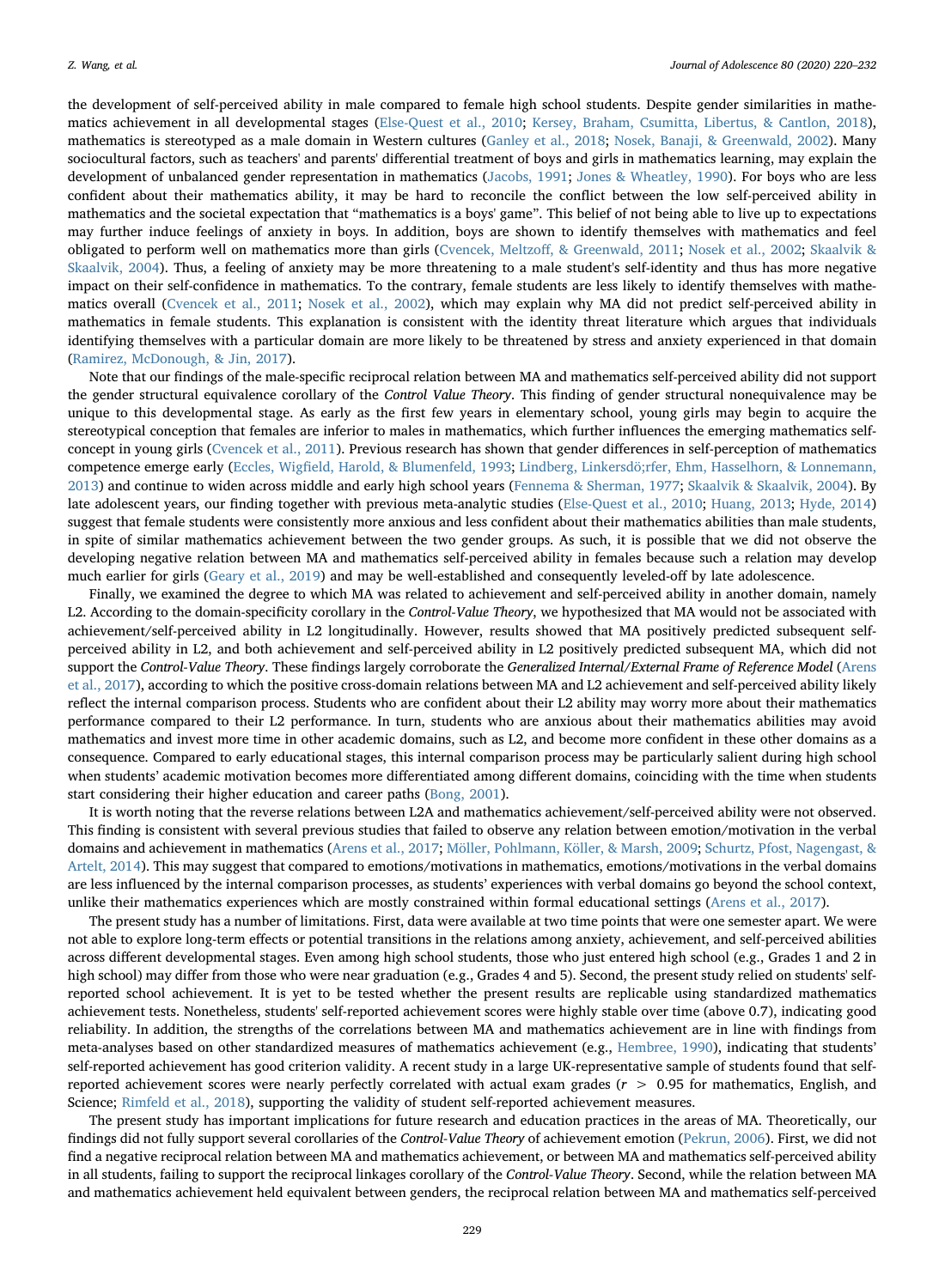ability was much stronger in male students than in female students, a pattern that does not fully support the gender structural equivalence corollary. Finally, we found that the development of MA was subject to the influence of achievement/self-perceived ability not only in the mathematics domain, but also in a contrasting domain (i.e., L2). This finding corroborates the Generalized Internal/External Frame of Reference Model, and is at odds with the domain-specificity corollary of the Control-Value Theory. Overall, our findings share more similarities with prior work in samples of high school students (e.g., [Ma & Xu, 2004\)](#page-11-10) than with studies on early developmental stages ([Cargnelutti et al., 2017;](#page-11-7) [Geary et al., 2019;](#page-11-19) [Gunderson et al., 2018](#page-11-9)). Together, these findings on the shifting directions of effect and varying degrees of gender- and domain-specificity highlight the possibility that the primary mechanism underlying the longitudinal relations between MA and mathematics achievement/self-perceived ability may vary across different educational stages. Compared to elementary and middle school students, high school students exhibit increasingly stable achievement [\(Rimfeld et al., 2018](#page-12-15)), more established gender beliefs ([Gunderson, Ramirez, Levine, & Beilock, 2012\)](#page-11-47), and more differentiated emotions and motivations among different academic disciplines [\(Bong, 2001](#page-10-6)). These crucial differences may account for the diverging findings in MA development among students in varying educational stages. The Control-Value Theory assumes that the developmental etiologies of achievement emotions are universal in all students, which does not take into account attributes unique to each developmental stage. Therefore, studies that utilize multi-wave long-term longitudinal designs that span across childhood, adolescence, and early adulthood are sorely needed to thoroughly examine these critical developmental issues and to refine existing theories on achievement emotions accordingly.

Practically, our findings of the longitudinal relation between MA and mathematics achievement suggests that treatment programs aiming to break this vicious cycle by addressing only the emotional component are unlikely to achieve long-lasting effects in later educational stages. Efforts may be better spent in later educational stages on addressing the mathematics deficit component in order to reduce levels of MA. Second, due to the disparity in STEM participation between men and women, much extant literature has focused on the negative consequences of gender stereotypes about mathematics on female learners (e.g., [Beilock, Gunderson,](#page-10-9) [Ramirez, & Levine, 2010](#page-10-9); [Smith, 2013\)](#page-12-20). Our finding on gender differences in the MA – self-perceived ability relation suggests that such cultural expectations might be burdensome and constraining particularly for adolescent boys who do not perceive themselves as meeting such expectations. Finally, the finding on the cross-domain relations between MA and L2 achievement/self-perceived ability suggests that some students who are very good at mathematics may also develop MA if they perceive themselves to excel more in other academic domains compared to mathematics. In the long run, these students may avoid mathematics-related careers despite their capability of doing mathematics. This finding highlights the importance for treatment programs to take into consideration how unbalanced emotions, motivations, and abilities between domains might jeopardize the development of the lower-achieving domain.

# Declaration of competing interest

The authors have no conflict of interest to declare.

# Acknowledgements

We gratefully acknowledge all the students and teachers of the Istituto Tecnico S. Cannizzaro, Istituto Tecnico E. Matteri, Liceo C. Rebora and Liceo Scientifico E. Majorana in the city of Rho (Milan). We are particularly grateful to the principals and teachers Elena Barducci, Rita Loffredo, Nadia Boldrin, and Cosimo Morrone for their continuous support with the MILES project. During the preparation of this work, MM's work is partly supported by the 2017 American Psychological Foundation's (APF) David Wechsler Early Career Grant for Innovative Work in Cognition. The funders had no role in the study design, data collection and analysis, decision to publish, or preparation of the manuscript.

## Appendix A. Supplementary data

Supplementary data related to this article can be found at [https://doi.org/10.1016/j.adolescence.2020.03.003.](https://doi.org/10.1016/j.adolescence.2020.03.003)

## References

<span id="page-10-0"></span>[Ahmed, W., Minnaert, A., Kuyper, H., & van der Werf, G. \(2012\). Reciprocal relationships between math self-concept and math anxiety.](http://refhub.elsevier.com/S0140-1971(20)30045-2/sref1) Learning and Individual Diff[erences, 22](http://refhub.elsevier.com/S0140-1971(20)30045-2/sref1), 385–389.

<span id="page-10-4"></span>[Akin, A., & Kurbanoglu, I. N. \(2011\). The relationships between math anxiety, math attitudes, and self-e](http://refhub.elsevier.com/S0140-1971(20)30045-2/sref2)fficacy: A structural equation model. Studia Psychologica, 53, [263273](http://refhub.elsevier.com/S0140-1971(20)30045-2/sref2).

<span id="page-10-3"></span><span id="page-10-1"></span>[Ashcraft, M. H., & Moore, A. M. \(2009\). Mathematics anxiety and the a](http://refhub.elsevier.com/S0140-1971(20)30045-2/sref4)ffective drop in performance. Journal of Psychoeducational Assessment, 27(3), 197–205. Bandura, A. (1977). Self-effi[cacy: Toward a unifying theory of behavioral change.](http://refhub.elsevier.com/S0140-1971(20)30045-2/sref5) Psychological Review, 84(2), 191–215.

<span id="page-10-6"></span>[Bong, M. \(2001\). Between- and within-domain relations of academic motivation among middle and high school students: Self-e](http://refhub.elsevier.com/S0140-1971(20)30045-2/sref9)fficacy, task-value, and achievement goals. [Journal of Educational Psychology, 93](http://refhub.elsevier.com/S0140-1971(20)30045-2/sref9)(1), 23–34.

<span id="page-10-7"></span>[Busch, R. M., Farrell, K., Lisdahl-Medina, K., & Krikorian, R. \(2005\). Corsi Block-Tapping Task performance as a function of path con](http://refhub.elsevier.com/S0140-1971(20)30045-2/sref10)figuration. Journal of Clinical and [Experimental Neuropsychology, 27](http://refhub.elsevier.com/S0140-1971(20)30045-2/sref10)(1), 127–134.

<span id="page-10-5"></span>[Arens, A. K., Becker, M., & Möller, J. \(2017\). Social and dimensional comparisons in math and verbal test anxiety: Within- and cross-domain relations with](http://refhub.elsevier.com/S0140-1971(20)30045-2/sref3) [achievement and the mediating role of academic self-concept.](http://refhub.elsevier.com/S0140-1971(20)30045-2/sref3) Contemporary Educational Psychology, 51, 240–252.

<span id="page-10-9"></span><span id="page-10-2"></span>[Beilock, S. L., & Carr, T. H. \(2005\). When high-powered people fail: Working memory and](http://refhub.elsevier.com/S0140-1971(20)30045-2/sref6) "Choking under pressure" in math. Psychological Science, 16(2), 101-105. [Beilock, S. L., Gunderson, E. A., Ramirez, G., & Levine, S. C. \(2010\). Female teachers' math anxiety a](http://refhub.elsevier.com/S0140-1971(20)30045-2/sref7)ffects girls' math achievement. Proceedings of the National Academy [of Sciences, 107](http://refhub.elsevier.com/S0140-1971(20)30045-2/sref7)(5), 1860–1863.

<span id="page-10-8"></span>[Bentler, P. M. \(1990\). Comparative](http://refhub.elsevier.com/S0140-1971(20)30045-2/sref8) fit indexes in structural models. Psychological Bulletin, 107(2), 238–246.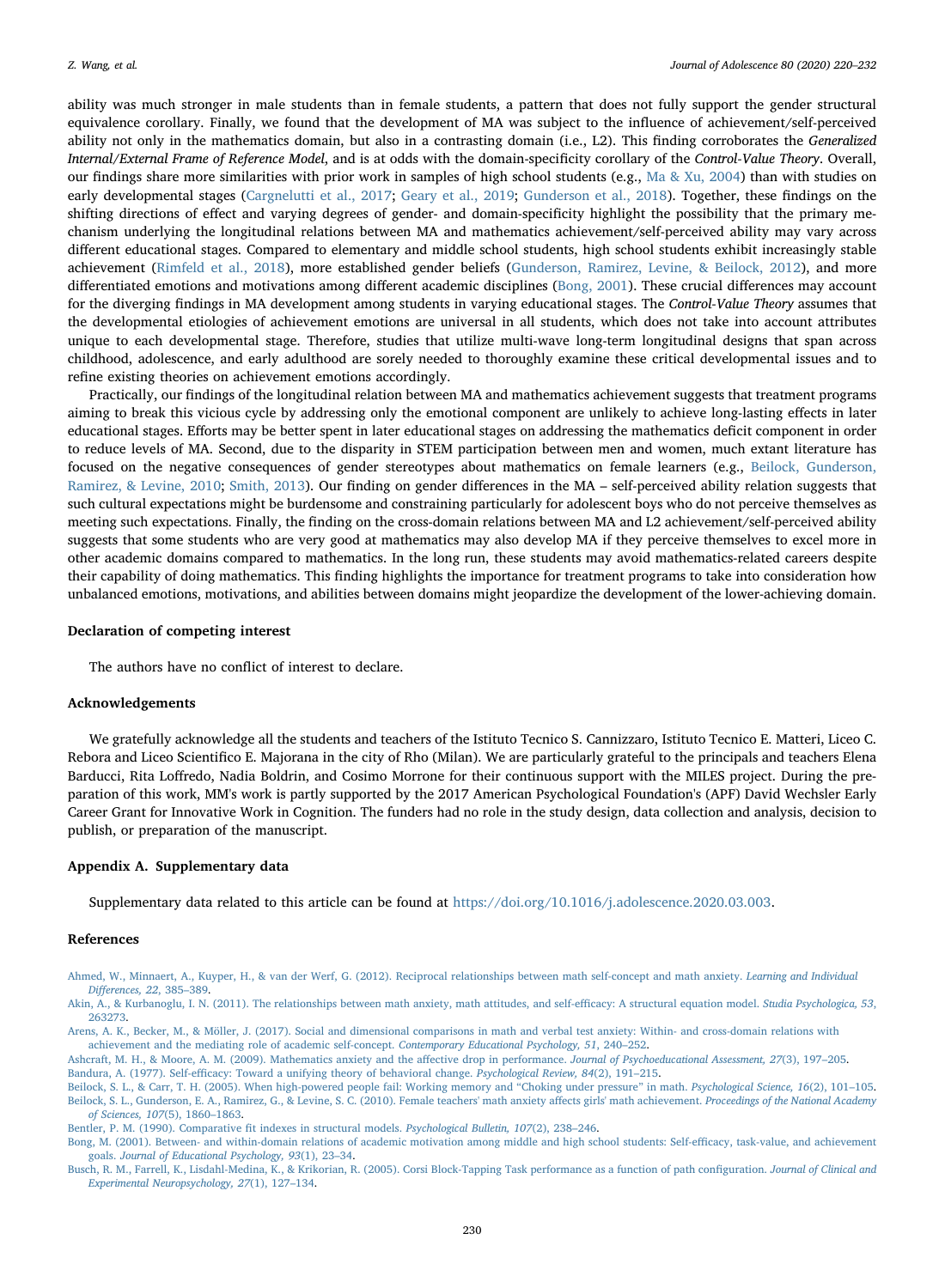<span id="page-11-7"></span>[Cargnelutti, E., Tomasetto, C., & Passolunghi, M. C. \(2017\). How is anxiety related to math performance in young students? A longitudinal study of grade 2 to grade 3](http://refhub.elsevier.com/S0140-1971(20)30045-2/sref11) children. [Cognition & Emotion, 31](http://refhub.elsevier.com/S0140-1971(20)30045-2/sref11)(4), 755–764.

<span id="page-11-8"></span>[Ching, B. H. \(2017\). Mathematics anxiety and working memory: Longitudinal associations with mathematics performance in Chinese children.](http://refhub.elsevier.com/S0140-1971(20)30045-2/sref12) Contemporary [Educational Psychology, 51](http://refhub.elsevier.com/S0140-1971(20)30045-2/sref12), 99–113.

<span id="page-11-41"></span><span id="page-11-24"></span>[Csizér, K., & Kormos, J. \(2009\). Modeling the role of intercultural contact in the motivation of learning English as a foreign language.](http://refhub.elsevier.com/S0140-1971(20)30045-2/sref13) Applied Linguistics, 30, 166–185. Cvencek, D., Meltzoff[, A. N., & Greenwald, A. G. \(2011\). Math-gender stereotypes in elementary school children.](http://refhub.elsevier.com/S0140-1971(20)30045-2/sref14) Child Development, 82(3), 766–779.

<span id="page-11-18"></span>Devine, A., Fawcett, K., Szűcs, D., & Dowker, A. (2012). Gender diff[erences in mathematics anxiety and the relation to mathematics performance while controlling for](http://refhub.elsevier.com/S0140-1971(20)30045-2/sref15) test anxiety. [Behavioral and Brain Functions, 8](http://refhub.elsevier.com/S0140-1971(20)30045-2/sref15), e33.

<span id="page-11-1"></span>[Dowker, A., Sarkar, A., & Looi, C. Y. \(2016\). Mathematics anxiety: What have we learned in 60 years?](http://refhub.elsevier.com/S0140-1971(20)30045-2/sref16) Frontiers in Psychology, 7, 508.

<span id="page-11-42"></span>Eccles, J., Wigfield, A., Harold, R. D., & Blumenfeld, P. (1993). Age and gender diff[erences in children's self- and task perceptions during elementary school.](http://refhub.elsevier.com/S0140-1971(20)30045-2/sref17) Child [Development, 64](http://refhub.elsevier.com/S0140-1971(20)30045-2/sref17)(3), 830–847.

<span id="page-11-15"></span>[Else-Quest, N. M., Hyde, J. S., & Linn, M. C. \(2010\). Cross-national patterns of gender di](http://refhub.elsevier.com/S0140-1971(20)30045-2/sref18)fferences in mathematics: A meta-analysis. Psychological Bulletin, 136(1), 103–[127.](http://refhub.elsevier.com/S0140-1971(20)30045-2/sref18)

<span id="page-11-44"></span>Fennema, E., & Sherman, J. A. (1977). Sex-related diff[erences in mathematics achievement, spatial visualization, and a](http://refhub.elsevier.com/S0140-1971(20)30045-2/sref19)ffective factors. American Educational Research [Journal, 14](http://refhub.elsevier.com/S0140-1971(20)30045-2/sref19), 51–71.

<span id="page-11-29"></span>[Ganley, C. M., George, C. E., Cimpian, J. R., & Makowski, M. B. \(2018\). Gender equity in college majors: Looking beyond the STEM/non-STEM dichotomy for answers](http://refhub.elsevier.com/S0140-1971(20)30045-2/sref20) regarding female participation. [American Educational Research Journal, 55](http://refhub.elsevier.com/S0140-1971(20)30045-2/sref20)(3), 453–487.

<span id="page-11-19"></span>Geary, D., Hoard, M. K., Nugent, L., Chu, F. W., Scofield, J. E., & Hibbard, D. F. (2019). Sex diff[erences in mathematics anxiety and attitudes: Concurrent and](http://refhub.elsevier.com/S0140-1971(20)30045-2/sref21) [longitudinal relations to mathematical competence.](http://refhub.elsevier.com/S0140-1971(20)30045-2/sref21) Journal of Educational Psychology, 111(8), 1447–1461.

<span id="page-11-9"></span>[Gunderson, E. A., Park, D., Maloney, E. A., Beilock, S. L., & Levine, S. C. \(2018\). Reciprocal relations among motivational frameworks, math anxiety, and math](http://refhub.elsevier.com/S0140-1971(20)30045-2/sref22) [achievement in early elementary school.](http://refhub.elsevier.com/S0140-1971(20)30045-2/sref22) Journal of Cognition and Development, 19(1), 21–46.

<span id="page-11-47"></span>[Gunderson, E. A., Ramirez, G., Levine, S. C., & Beilock, S. L. \(2012\). The role of parents and teachers in the development of gender-related math attitudes.](http://refhub.elsevier.com/S0140-1971(20)30045-2/sref23) Sex Roles, 66, 153–[166.](http://refhub.elsevier.com/S0140-1971(20)30045-2/sref23)

<span id="page-11-30"></span>Hackett, G. (1985). Role of mathematics self-effi[cacy in the choice of math-related majors of college women and men: A path analysis.](http://refhub.elsevier.com/S0140-1971(20)30045-2/sref24) Journal of Counseling Psychology, 32[\(1\), 47](http://refhub.elsevier.com/S0140-1971(20)30045-2/sref24)–56.

<span id="page-11-33"></span>[Haworth, C. M. A., Harlaar, N., Kovas, Y., Davis, O. P. S., Oliver, B. R., Hayiou-Thomas, M. E., ... Plomin, R. \(2007\). Internet cognitive testing of large samples needed](http://refhub.elsevier.com/S0140-1971(20)30045-2/sref25) in genetic research. [Twin Research and Human Genetics, 10](http://refhub.elsevier.com/S0140-1971(20)30045-2/sref25)(4), 554–563.

<span id="page-11-2"></span>Hembree, R. (1990). The nature, effects, and relief of mathematics anxiety. [Journal for Research in Mathematics Education, 21](http://refhub.elsevier.com/S0140-1971(20)30045-2/sref26)(1), 33–46.

<span id="page-11-36"></span>[Holm, S. \(1979\). A simple sequentially rejective multiple test procedure.](http://refhub.elsevier.com/S0140-1971(20)30045-2/sref27) Scandinavian Journal of Statistics, 6(2), 65–70.

<span id="page-11-0"></span>[Hopko, D. R., Mahadevan, R., Bare, R. L., & Hunt, M. K. \(2003\). The abbreviated math anxiety scale \(AMAS\): Construction, validity, and reliability.](http://refhub.elsevier.com/S0140-1971(20)30045-2/sref28) Assessment, 10(2), 178–[182.](http://refhub.elsevier.com/S0140-1971(20)30045-2/sref28)

<span id="page-11-26"></span>[Horwitz, E. K. \(2010\). Foreign and second language anxiety.](http://refhub.elsevier.com/S0140-1971(20)30045-2/sref29) Language Teaching, 43(2), 154–167.

<span id="page-11-25"></span>[Horwitz, E. K., Horwitz, M., & Cope, J. \(1986\). Foreign language classroom anxiety.](http://refhub.elsevier.com/S0140-1971(20)30045-2/sref30) The Modern Language Journal, 70, 125–132.

<span id="page-11-45"></span>Huang, C. (2013). Gender differences in academic self-efficacy: A meta-analysis. [European Journal of Psychology of Education, 28](http://refhub.elsevier.com/S0140-1971(20)30045-2/sref31)(1), 1–35.

<span id="page-11-16"></span>[Hyde, J. S. \(2014\). Gender similarities and di](http://refhub.elsevier.com/S0140-1971(20)30045-2/sref32)fferences. Annual Review of Psychology, 65, 373–398.

<span id="page-11-34"></span>IBM Corp (2016). [IBM SPSS statistics for windows, version 24.0.](http://refhub.elsevier.com/S0140-1971(20)30045-2/sref33) New York: IBM Corp Released 2016.

<span id="page-11-39"></span>Jacobs, J. E. (1991). Infl[uence of gender stereotype on parent and child mathematics attitudes.](http://refhub.elsevier.com/S0140-1971(20)30045-2/sref34) Journal of Educational Psychology, 83, 518-527.

<span id="page-11-37"></span>[Jamshidian, M., Jalal, S., & Jansen, C. \(2014\). MissMech: An R package for testing homoscedasticity, multivariate normality, and missing completely at random](http://refhub.elsevier.com/S0140-1971(20)30045-2/sref35) (MCAR). [Journal of Statistical Software, 56](http://refhub.elsevier.com/S0140-1971(20)30045-2/sref35)(6), 1–31.

<span id="page-11-40"></span><span id="page-11-11"></span>Jones, M. G., & Wheatley, J. (1990). Gender diff[erences in teacher-student interactions in science classrooms.](http://refhub.elsevier.com/S0140-1971(20)30045-2/sref36) Journal of Research in Science Teaching, 27(9), 861-874. Justicia-Galiano, M. J., Martί[n-Puga, M. E., Linares, R., & Pelegrina, S. \(2017\). Math anxiety and math performance in children: The mediating roles of working](http://refhub.elsevier.com/S0140-1971(20)30045-2/sref37) memory and math self-concept. [British Journal of Educational Psychology, 87](http://refhub.elsevier.com/S0140-1971(20)30045-2/sref37), 573–589.

<span id="page-11-5"></span>Kalaycioğlu, D. B. (2015). The influence of socioeconomic status, self-effi[cacy, and anxiety on mathematics achievement in England, Greece, Hong Kong, The](http://refhub.elsevier.com/S0140-1971(20)30045-2/sref38) Netherlands, Turkey, and the USA. [Educational Sciences: Theory and Practice, 15](http://refhub.elsevier.com/S0140-1971(20)30045-2/sref38)(5), 1391–1401.

<span id="page-11-38"></span>[Kersey, A. J., Braham, E. J., Csumitta, K. D., Libertus, M. E., & Cantlon, J. F. \(2018\). No intrinsic gender di](http://refhub.elsevier.com/S0140-1971(20)30045-2/sref39)fferences in children's earliest numerical abilities. NPJ Science [of Learning, 3](http://refhub.elsevier.com/S0140-1971(20)30045-2/sref39), 12.

<span id="page-11-14"></span>[Krinzinger, H., Kaufmann, L., & Willmes, K. \(2009\). Math anxiety and math ability in early primary school years.](http://refhub.elsevier.com/S0140-1971(20)30045-2/sref40) Journal of Psychoeducational Assessment, 27(3), 206–[225.](http://refhub.elsevier.com/S0140-1971(20)30045-2/sref40)

<span id="page-11-12"></span>[Lavasani, M. G., Hehazi, E., & Varzaneh, J. \(2011\). The predicting model of math anxiety: The role of classroom goal structure, self-regulation and math self-e](http://refhub.elsevier.com/S0140-1971(20)30045-2/sref41)fficacy. [Procedia Social and Behavioral Sciences, 15](http://refhub.elsevier.com/S0140-1971(20)30045-2/sref41), 557–562.

<span id="page-11-6"></span>Lee, J. (2009). Universals and specifics of math self-concept, math self-effi[cacy, and math anxiety across 41 PISA 2003 participating countries.](http://refhub.elsevier.com/S0140-1971(20)30045-2/sref42) Learning and Individual Diff[erences, 19](http://refhub.elsevier.com/S0140-1971(20)30045-2/sref42), 355–365.

<span id="page-11-43"></span>Lindberg, S., Linkersdӧ[rfer, J., Ehm, J.-H., Hasselhorn, M., & Lonnemann, J. \(2013\). Gender di](http://refhub.elsevier.com/S0140-1971(20)30045-2/sref43)fferences in children's math self-concept in the first years of elementary school. [Journal of Education and Learning, 2](http://refhub.elsevier.com/S0140-1971(20)30045-2/sref43)(3), 1–8.

<span id="page-11-32"></span>[Löwe, B., Decker, O., Müller, M. S., Brähler, E., Schellberg, D., Herzog, W., et al. \(2008\). Validation and standardization of the generalized anxiety disorder screener](http://refhub.elsevier.com/S0140-1971(20)30045-2/sref44) [\(GAD-7\) in the general population.](http://refhub.elsevier.com/S0140-1971(20)30045-2/sref44) Medical Care, 46(3), 266–274.

<span id="page-11-3"></span>[Ma, X. \(1999\). A meta-analysis of the relationship between anxiety toward mathematics and achievement in mathematics.](http://refhub.elsevier.com/S0140-1971(20)30045-2/sref45) Journal for Research in Mathematics [Education, 30](http://refhub.elsevier.com/S0140-1971(20)30045-2/sref45)(5), 520–540.

<span id="page-11-27"></span>[MacIntyre, P. D., & Charos, C. \(1996\). Personality, attitudes, and a](http://refhub.elsevier.com/S0140-1971(20)30045-2/sref46)ffect as predictors of second language communication. Journal of Language and Social Psychology, 15[\(1\), 3](http://refhub.elsevier.com/S0140-1971(20)30045-2/sref46)–26.

<span id="page-11-28"></span>[MacIntyre, P. D., Noels, K. A., & Clément, R. \(1997\). Biases in self-ratings of second language pro](http://refhub.elsevier.com/S0140-1971(20)30045-2/sref47)ficiency: The role of language anxiety. Language Learning, 47(2), 265–[287.](http://refhub.elsevier.com/S0140-1971(20)30045-2/sref47)

<span id="page-11-22"></span>Marsh, [H. W., Kong, C.-K., & Hau, K.-T. \(2001\). Extension of the internal/external frame of reference model of self-concept formation: Importance of native and](http://refhub.elsevier.com/S0140-1971(20)30045-2/sref48) [nonnative languages for Chinese students.](http://refhub.elsevier.com/S0140-1971(20)30045-2/sref48) Journal of Educational Psychology, 93(3), 543–553.

<span id="page-11-13"></span><span id="page-11-10"></span>[Ma, X., & Xu, J. \(2004\). The causal ordering of mathematics anxiety and mathematics achievement: A longitudinal panel analysis.](http://refhub.elsevier.com/S0140-1971(20)30045-2/sref49) Journal of Adolescence, 27, 165–179. Meece, J. L., Wigfield, A., & Eccles, J. S. (1990). Predictors of math anxiety and its infl[uence on young adolescents' course enrollment intentions and performance in](http://refhub.elsevier.com/S0140-1971(20)30045-2/sref50) mathematics. [Journal of Educational Psychology, 82](http://refhub.elsevier.com/S0140-1971(20)30045-2/sref50)(1), 60–70.

<span id="page-11-17"></span>[Miller, H., & Bichsel, J. \(2004\). Anxiety, working memory, gender, and math performance.](http://refhub.elsevier.com/S0140-1971(20)30045-2/sref51) Personality and Individual Differences, 37, 591–606.

<span id="page-11-31"></span><span id="page-11-20"></span>[Moakler, M., & Kim, M. M. \(2014\). College major choice in STEM: Revisiting con](http://refhub.elsevier.com/S0140-1971(20)30045-2/sref52)fidence and demographic factors. The Career Development Quarterly, 62(2), 128–142. Möller, J., Mϋller-Kalthoff[, H., Helm, F., Nagy, N., & Marsh, H. W. \(2016\). The generalized internal/external frame of reference model: An extension to dimensional](http://refhub.elsevier.com/S0140-1971(20)30045-2/sref53) comparison theory. [Frontline Learning Research, 4](http://refhub.elsevier.com/S0140-1971(20)30045-2/sref53)(2), 1–11.

<span id="page-11-46"></span>[Möller, J., Pohlmann, B., Köller, O., & Marsh, H. W. \(2009\). A meta-analytic path analysis of the internal/external frame of reference model of academic achievement](http://refhub.elsevier.com/S0140-1971(20)30045-2/sref54) and academic self-concept. [Review of Educational Research, 79](http://refhub.elsevier.com/S0140-1971(20)30045-2/sref54), 1129–1167.

<span id="page-11-21"></span>[Möller, J., Retelsdorf, J., Köller, O., & Marsh, H. W. \(2011\). The Reciprocal Internal/External Frame of Reference Model: An integration on models of relations between](http://refhub.elsevier.com/S0140-1971(20)30045-2/sref55) academic achievement and self-concept. [American Educational Research Journal, 48](http://refhub.elsevier.com/S0140-1971(20)30045-2/sref55)(6), 1315–1346.

<span id="page-11-23"></span>[Möller, J., Streblow, L., Pohlmann, B., & Köller, O. \(2006\). An extension to the internal/external frame of reference model to two verbal and numerical domains.](http://refhub.elsevier.com/S0140-1971(20)30045-2/sref56) [European Journal of Psychology of Education, 21](http://refhub.elsevier.com/S0140-1971(20)30045-2/sref56), 467–487.

<span id="page-11-35"></span>[Muthén, L. K., & Muthén, B. O. \(1998-2017\).](http://refhub.elsevier.com/S0140-1971(20)30045-2/sref57) Mplus user's guide (8<sup>th</sup> ed.). Los Angeles, CA: Muthén & Muthén.

<span id="page-11-4"></span>[Namkung, J. M., Peng, P., & Li, X. \(2019\). The relation between mathematics anxiety and mathematics performance among school-aged students: A meta-analysis.](http://refhub.elsevier.com/S0140-1971(20)30045-2/sref58)